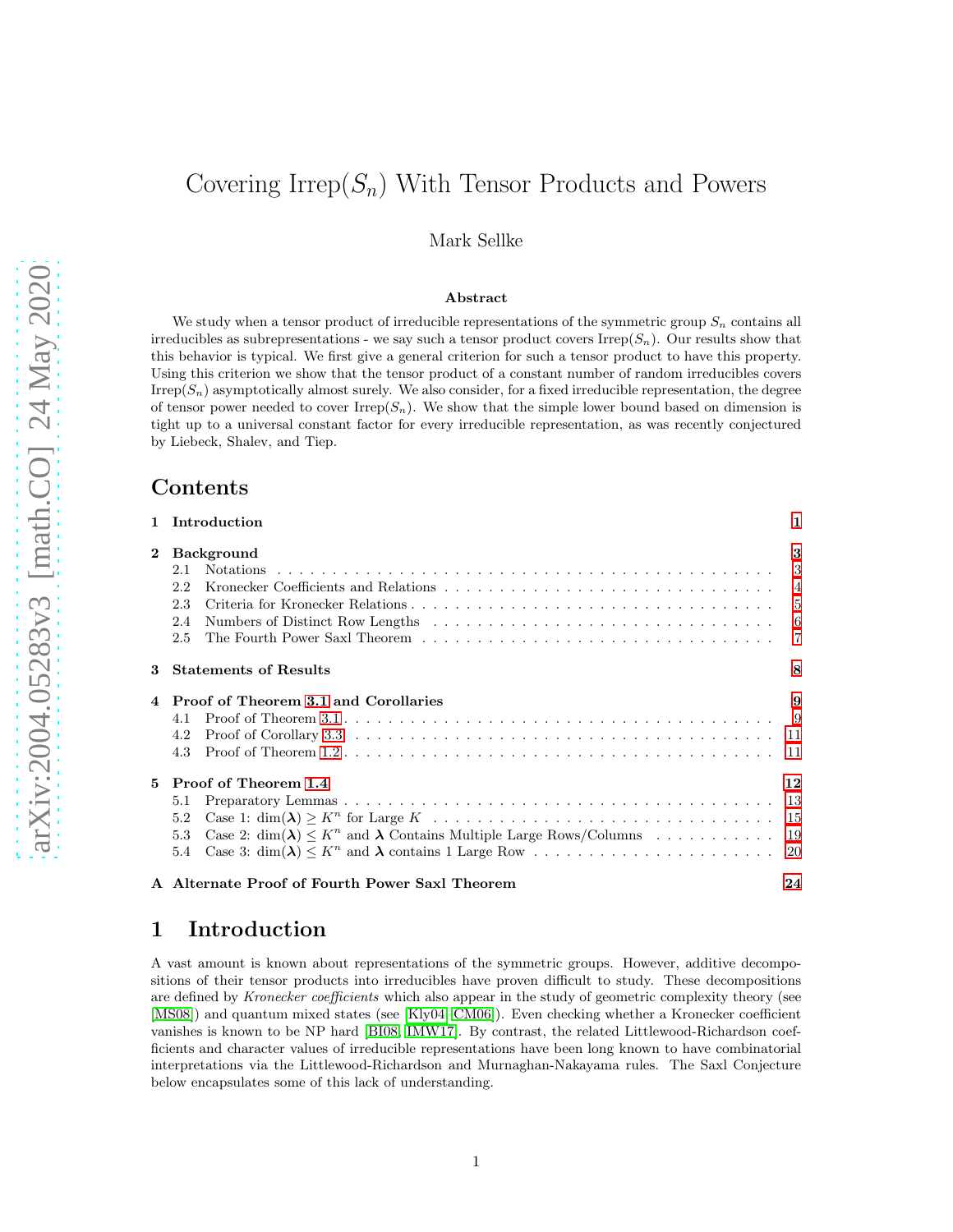**Definition 1.** We say a representation V of the symmetric group  $S_n$  covers Irrep( $S_n$ ) if it contains all irreducible representations of  $S_n$  as subrepresentations.

<span id="page-1-1"></span>**Conjecture 1.1** (Saxl Conjecture). For every n except  $2, 4, 9$  there exists an irreducible representation  $\lambda$  of  $S_n$  such that  $\lambda \otimes \lambda$  covers Irrep $(S_n)$ . Furthermore when  $n = \binom{r+1}{2}$  is a triangular number, we can take  $\lambda$  to be the staircase representation  $\varrho_r$  corresponding to the Young diagram  $(r, r-1, \ldots, 1)$ .

This conjecture, proposed in a 2012 lecture by Saxl, has attracted recent interest and parallels the work [\[HSTZ13\]](#page-22-2) establishing an analogous result in groups of Lie type. The paper [\[PPV16\]](#page-23-4) is the first to study Conjecture [1.1](#page-1-1) and shows that  $\varrho_r^{\otimes 2}$  contains all hooks and two-row partitions. Moreover they conjecture that various other shapes should suffice in place of the staircase. The work [\[Ike15\]](#page-23-5) shows that any Young diagram comparable to a staircase in the dominance partial order is contained in  $\varrho_r^{\otimes 2}$ . [\[Li18\]](#page-23-6) shows that irreducibles with Durfee size up to 3 are contained, and reduces the same result for any fixed Durfee size to a finite case check.

In our previous work [\[LS17\]](#page-23-7), we showed  $\varrho_r^{\otimes 2}$  contains asymptotically almost all irreducible representations in uniform and Plancherel measure, and that the tensor fourth power  $\varrho_r^{\otimes 4}$  contains all irreducibles.<sup>[1](#page-1-2)</sup> The methods of that paper are highly specialized to the staircase, relying on decomposing staircases into smaller staircases and the aforementioned result of [\[Ike15\]](#page-23-5). It is natural to wonder if such covering results hold more generically.

This paper shows that covering  $Irrep(S_n)$  is indeed a generic behavior for tensor products of irreducible representations. To the best of our knowledge, there have been no comparable prior results toward this rather natural question. We begin by giving a general criterion for such a tensor product to cover Irrep( $S_n$ ). Our criterion requires the corresponding Young diagrams be similar to each other in having both many shared distinct row lengths and small symmetric difference. Under such conditions, we show that to cover Irrep $(S_n)$ , only a few irreducible representations must be tensored together. A primary application is the following corollary, which shows that a constant number of random irreducible representations cover  $Irrep(S_n)$  when tensored. Here and throughout we use the partition notation  $\lambda \vdash n$  to indicate that  $\lambda$  is an irreducible representation of  $S_n$ , in accordance with the bijection between irreducible representations and partitions or Young diagrams.

<span id="page-1-0"></span>**Theorem 1.2.** There exists a fixed integer k such that if  $\lambda_{(1)}, \ldots, \lambda_{(k)} \vdash n$  are arbitrarily coupled Plancherel or uniformly random irreducible representations of  $S_n$ , then the tensor product

$$
\bigotimes_{i=1}^k \boldsymbol{\lambda}_{(i)}
$$

covers Irrep(S<sub>n</sub>) asymptotically almost surely, i.e. with probability  $1 - o_n(1)$ .

Another interpretation of this result is as follows. Recall that the Kronecker coefficients  $g(\lambda, \mu, \nu)$ are symmetric in their three arguments and defined by

$$
\boldsymbol{\lambda} \otimes \boldsymbol{\mu} = \bigoplus_{\boldsymbol{\nu}} g(\boldsymbol{\lambda}, \boldsymbol{\mu}, \boldsymbol{\nu}) \boldsymbol{\nu}.
$$

We may similarly define extended Kronecker coefficients  $g(\lambda_{(1)},\lambda_{(2)},\ldots,\lambda_{(k+1)})$  so that

$$
\bigotimes_{j\leq k}\lambda_{(j)}=\bigoplus g(\boldsymbol{\lambda}_{(1)},\boldsymbol{\lambda}_{(2)},\ldots,\boldsymbol{\lambda}_{(k+1)})\boldsymbol{\lambda}_{(k+1)}.
$$

The following corollary, immediate from Theorem [1.2,](#page-1-0) states that almost all extended Kronecker coefficients are positive for a suitable constant k. (In fact the discussion in Appendix A shows how to obtain the reverse implication from Corollary [1.3](#page-1-3) to Theorem [1.2.](#page-1-0)) It would be very interesting to establish Corollary [1.3](#page-1-3) for  $k = 2$ , i.e. to show that almost all ordinary Kronecker coefficients are positive.

<span id="page-1-3"></span>Corollary 1.3. There exists a fixed integer k such that if  $\lambda_{(1)}, \ldots, \lambda_{(k+1)} \vdash n$  are arbitrarily coupled Plancherel or uniformly random irreducible representations of  $S_n$ , then the extended Kronecker coefficient  $g(\lambda_{(1)},\lambda_{(2)},\ldots,\lambda_{(k+1)})$  is nonzero asymptotically almost surely.

We devote further attention to tensor powers of a single irreducible representation  $\lambda$ . In particular, we answer the question of what  $t = t(\lambda)$  is necessary for  $\lambda^{\otimes t}$  to cover Irrep $(S_n)$ . Because  $S_n$  has irreducible representations of dimension  $n^{\Omega(n)}$ , we need at least  $\Omega\left(\frac{n\log n}{\log \dim(\lambda)}\right)$  tensor factors of  $\lambda$  to cover Irrep( $S_n$ ). In fact the same simple lower bound holds for any non-abelian simple group  $G$  (with  $n \log n$  replaced

<span id="page-1-2"></span><sup>&</sup>lt;sup>1</sup>In the Appendix, we show the latter result follows from the former, simplifying [\[LS17\]](#page-23-7) which uses separate arguments.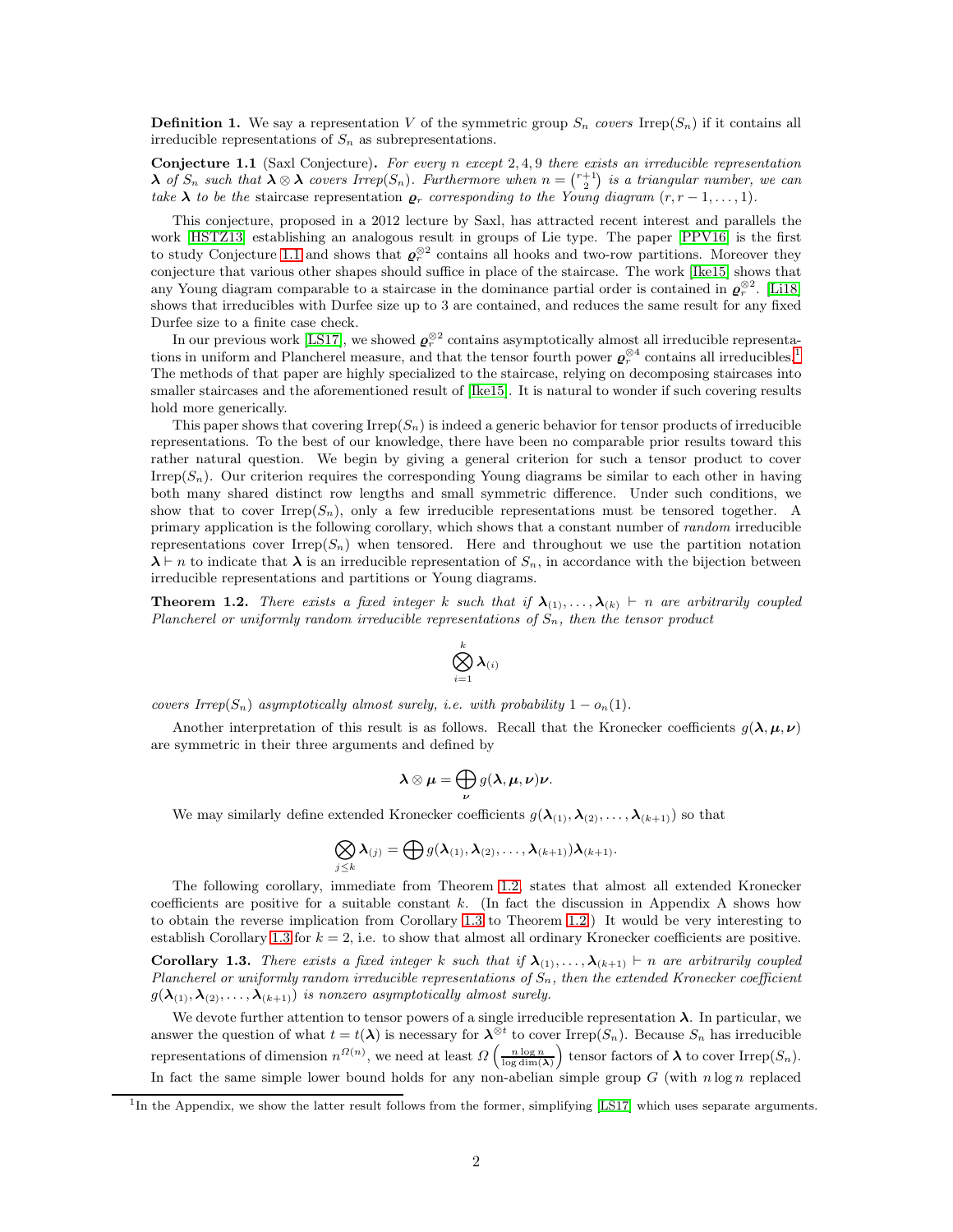with  $\log |G|$ ) and it was recently conjectured in [\[LST20\]](#page-23-8) to be tight up to a universal constant factor. The authors of that paper proved the analogous result for simple groups of Lie type and bounded rank, and described the symmetric group case as "wide open". In our final theorem we affirmatively resolve this conjecture for the symmetric groups.

<span id="page-2-2"></span>**Theorem 1.4.** There exists an absolute constant C such that for any  $\lambda \vdash n$ , the tensor power  $\lambda^{\otimes t}$  covers Irrep(S<sub>n</sub>) for all  $t \geq \frac{Cn \log n}{\log \dim(\lambda)}$ .

We give a few appealing corollaries to help interpret this result. The first follows by simple estimates using the hook-length formula (or see Lemma [5.2\)](#page-12-1). It implies that a constant power of any Young diagram with non-degenerate limiting shape under constant-area rescaling requires  $O(1)$  tensor powers to cover Irrep(S<sub>n</sub>). The second is a uniform bound showing that  $\lambda^{\otimes O(n)}$  always suffices - it follows from the fact that all irreducible  $S_n$  representations have dimension 1 or at least  $n-1$ , and was established as Theorem 5 of [\[LST20\]](#page-23-8) as well. The third is a refinement showing that unless  $\lambda$  is essentially a single row or column we obtain the much smaller bound  $\lambda^{\otimes O(\log n)}$ . It follows from the proof of Theorem [1.4](#page-2-2) in particular all  $\lambda$  considered in cases 1 and 2 of the proof satisfy the statement, and in case 3 it follows from Corollary [5.13.](#page-19-1) The fourth extends Theorem [1.4](#page-2-2) to multiplicity-free representations  $V$ , i.e. those containing each irreducible representation at most once. It follows from considering the largest irreducible subrepresentation of  $V$ . Indeed as explained in the introduction of  $[{\rm LST20}]$ , this extension is automatic in all simple groups, and Irrep( $S_n$ ), Irrep( $A_n$ ) contain representations with the same dimensions up to factors of 2 so the same argument works for  $S_n$ .

Corollary 1.5. Fix  $0 < \varepsilon \leq \frac{1}{2}$ . If  $\lambda$  is an irreducible  $S_n$  representation containing an  $\Omega(n^{\varepsilon}) \times \Omega(n^{1-\varepsilon})$ rectangle inside its associated Young diagram, then  $\lambda^{\otimes O(1/\varepsilon)}$  covers Irrep $(S_n)$ .

**Corollary 1.6** (Theorem 5 of [\[LST20\]](#page-23-8)). If  $\lambda$  is an irreducible  $S_n$  representation with dim( $\lambda$ ) > 1 then  $\boldsymbol{\lambda}^{\otimes O(n)}$  covers Irrep $(S_n)$ .

**Corollary 1.7.** If  $\lambda$  has first row and first column each of length  $n(1 - \Omega(1))$  then  $\lambda^{\otimes O(\log(n))}$  covers  $Irrep(S_n)$ .

**Corollary 1.8.** There exists an absolute constant  $C$  such that for any multiplicity-free representation  $V$ of  $S_n$  with  $\dim(V) \geq 3$ , the tensor power  $V^{\otimes t}$  covers Irrep $(S_n)$  for all  $t \geq \frac{C_n \log n}{\log \dim(V)}$ .

Our proofs rely crucially on two results. The first is the previously mentioned Theorem 1.4 of [\[LS17\]](#page-23-7) which states that  $\varrho_r^{\otimes 4}$  covers Irrep(S<sub>n</sub>). This may be surprising as the results of the present paper make no explicit mention of the staircase. The second is the semigroup property of positive Kronecker coefficients which allows us to combine tensor information from  $S_k$ ,  $S_\ell$  into information on  $S_{k+\ell}$  - this was also the main tool of [\[LS17\]](#page-23-7) as well as [\[Li18\]](#page-23-6). A key idea is that Young diagrams with many distinct rows contain a staircase in an appropriate sense (see Proposition [2.5](#page-5-1) for details). The semigroup property allows us to relate tensor products of these staircases to tensor products of the larger irreducible representations. Our use of the semigroup property is rather different from prior work, and the result of [\[LS17\]](#page-23-7) essentially serves as a finishing step in our arguments.

# <span id="page-2-0"></span>2 Background

In this section we give relevant definitions and prior results, largely overlapping with [\[LS17\]](#page-23-7). A notable new parameter is the number of distinct row lengths of a Young diagram, which did not appear in that work but is key here.

#### <span id="page-2-1"></span>2.1 Notations

Throughout we use the terms "irreducible representation", "Young diagram", and "partition" essentially interchangeably. We mean by  $\lambda = (a_1, \ldots, a_k) \vdash n$  that  $\lambda$  has row lengths  $a_1 \ge a_2 \ge \cdots \ge a_k \ge 0$  summing to n, and also write  $|\lambda| = n$ . We denote by  $\mathcal{Y}_n$  the set of Young diagrams with n boxes. We denote by  $\lambda'$  the conjugate Young diagram of  $\lambda$ . We denote by  $1_n$  the trivial representation or horizontal strip and 1<sup>n</sup> the alternating representation or vertical strip. We denote by  $\boldsymbol{\varrho}_r = (r, r-1, \ldots, 1) \vdash \binom{r+1}{2}$  the staircase and  $\tau_n = (n) \oplus (n-1, 1)$  the (reducible) standard representation. We set  $Rect(a, b) = (a, a, \ldots, a) \vdash ab$ to be the rectangle with a columns and b rows and  $Hook(a, b) = (a, 1, 1, \ldots, 1) \vdash a + b - 1$  the diagram with a row of length a and column of length b.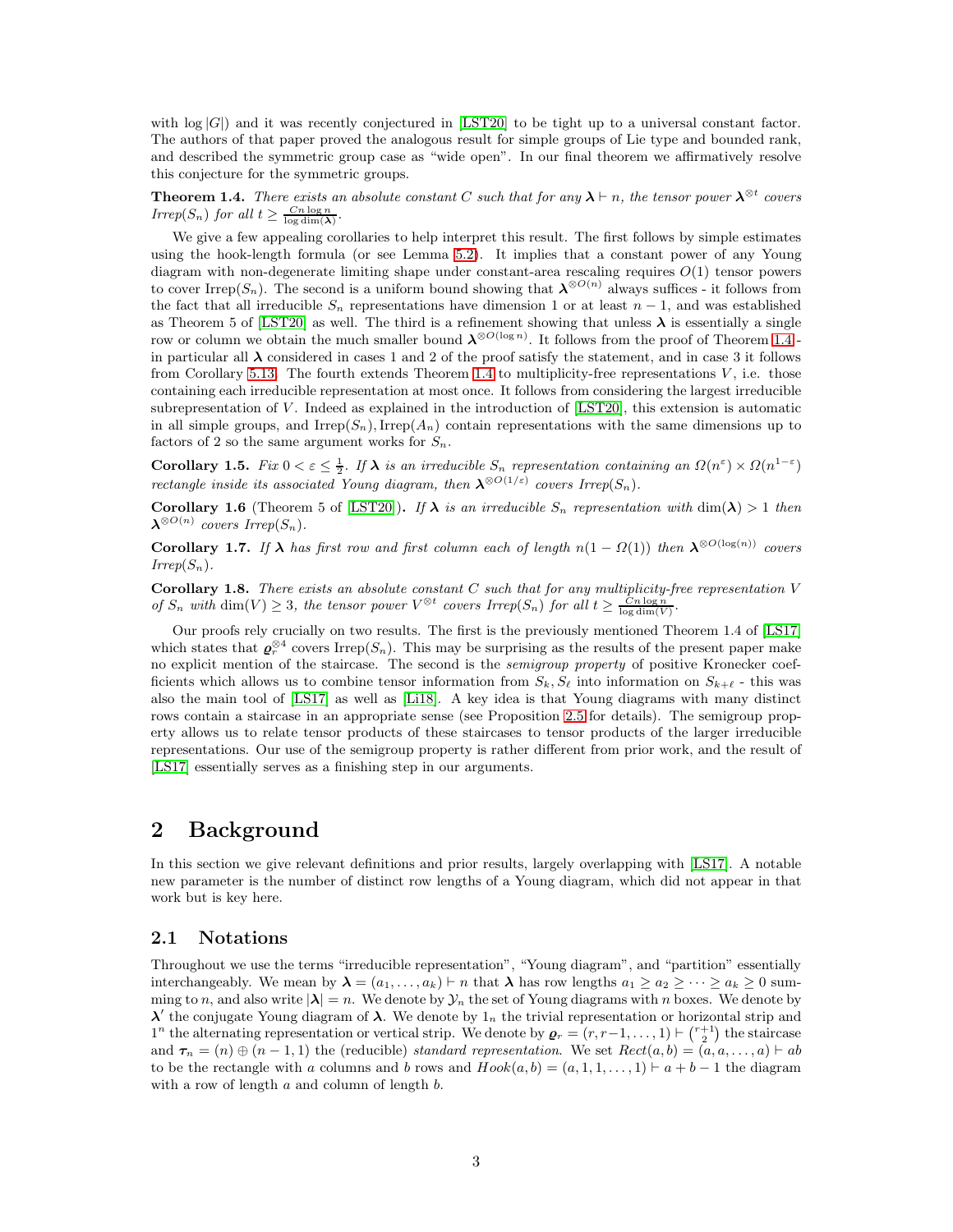We will consider two probability measures on  $\mathcal{Y}_n$ : the self-explanatory uniform distribution and the more algebraic natural *Plancherel measure* which assigns to  $\lambda \vdash n$  the probability  $\frac{(\dim \lambda)^2}{n!}$  $\frac{\ln \lambda}{n!}$ . We will only use properties of these measures which appear or are easily deduced from prior work.



If V is a not-necessarily-irreducible  $S_n$ -representation we may write identify V with its set of irreducible representations and write  $\lambda \in V$  or even  $W \subseteq V$  accordingly.

We denote by  $d(\lambda, \mu)$  the *blockwise distance* defined as the smallest number of squares which must be moved to go from  $\lambda$  to  $\mu$  and call  $\frac{d(\lambda,\mu)}{n}$  the rescaled blockwise distance. The blockwise distance is equivalent to the  $L^1$  norm on the indicator functions of the Young diagrams viewed as a subset of the plane. It is easy to see that  $d(\lambda_{(1)} +_{H} \lambda_{(2)}, \mu_{(1)} +_{H} \mu_{(2)}) \leq d(\lambda_{(1)}, \mu_{(1)}) + d(\lambda_{(2)}, \mu_{(2)})$ . By rescaling each  $\mathcal{Y}_n$  by a factor of  $\sqrt{n}$ , we may define convergence of a sequence of Young diagrams to a continuous Young diagram, given by a negative cadlag function  $f(x) \leq 0$  with total integral  $-1$  (see the discussion in [\[LS17\]](#page-23-7) for a more lengthy discussion of continuous Young diagrams).

#### <span id="page-3-0"></span>2.2 Kronecker Coefficients and Relations

We recall the famous Kronecker coefficients  $q(\lambda, \mu, \nu) > 0$  which are defined for  $\lambda, \mu, \nu \vdash n$ , symmetric in the 3 arguments, and defined by

$$
g(\lambda, \mu, \nu) = \langle \chi^{\lambda}, \chi^{\mu} \chi^{\nu} \rangle
$$

or alternatively

$$
g(\lambda, \mu, \nu) = \langle \chi^{\lambda}, \chi^{\mu} \chi^{\nu} \rangle.
$$

As mentioned in the introduction these numbers appear in the study of quantum mixed states and information [\[Kly04,](#page-23-2) [CM06\]](#page-22-0)) and the program of geometric complexity theory [\[MS08\]](#page-23-1). However unlike other quantities in the representation theory of  $S_n$  they have no known combinatorial interpretation and it is NP hard to decide if they vanish [\[BI08,](#page-22-1) [IMW17\]](#page-23-3). By the nature of our results, we are only concerned with whether the Kronecker coefficients vanish, and not with their actual value. Therefore as in [\[LS17\]](#page-23-7) we adopt the following notation to indicate that a Kronecker coefficient is positive.

**Definition 2.** Let  $c(\lambda, \mu, \nu)$  be the statement that the Kronecker coefficient  $g(\lambda, \mu, \nu)$  is positive, or equivalently that  $\lambda \otimes \mu \otimes \nu$  contains the trivial representation  $1_n$  in its direct sum decomposition. More generally, let  $c(\lambda_{(1)}, \lambda_{(2)}, \ldots, \lambda_{(k)})$  be the statement that  $\bigotimes_{i \leq k} \lambda_{(i)}$  contains  $1_n$  in its direct sum decomposition, i.e. that the corresponding extended Kronecker coefficient (as defined in the introduction) is positive.

We call a statement  $c(\lambda_{(1)},\lambda_{(2)},\ldots,\lambda_{(k)})$  a Kronecker relation. Identifying arbitrary representations with subsets of irreducibles, we may equivalently write  $c(\lambda, \mu, \nu)$  as  $\lambda \in \mu \otimes \nu$ . In following subsections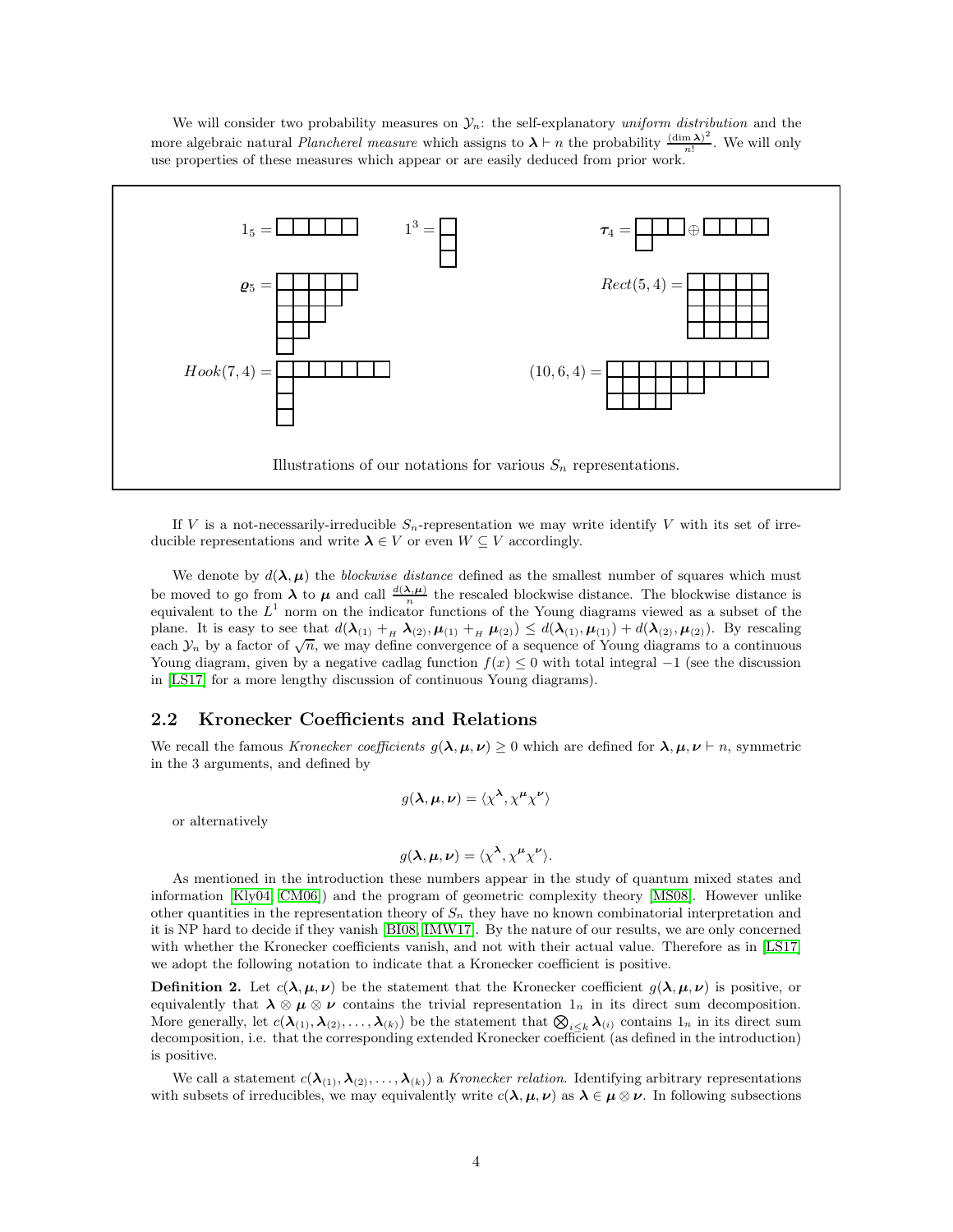we will give general criteria for Kronecker relations to hold. For now we point out the simple but crucial fact that overlapping Kronecker relations can be combined. For instance, the three relations:

$$
c(\boldsymbol{\lambda}_{(1)},\boldsymbol{\lambda}_{(2)},\boldsymbol{\lambda}_{(3)}),\quad c(\boldsymbol{\mu}_{(1)},\boldsymbol{\mu}_{(2)},\boldsymbol{\mu}_{(3)}),\quad c(\boldsymbol{\lambda}_{(3)},\boldsymbol{\mu}_{(3)},\boldsymbol{\nu})
$$

imply the relation

$$
c(\boldsymbol{\lambda}_{(1)},\boldsymbol{\lambda}_{(2)},\boldsymbol{\mu}_{(1)},\boldsymbol{\mu}_{(2)},\boldsymbol{\nu}).
$$

When we wish to emphasize such a step we may phrase the first three relations as

$$
\pmb{\lambda}_{(3)}\in\pmb{\lambda}_{(1)}\otimes\pmb{\lambda}_{(2)},\quad \pmb{\mu}_{(3)}\in\pmb{\mu}_{(1)}\otimes\pmb{\mu}_{(2)},\quad \pmb{\nu}\in\pmb{\lambda}_{(3)}\otimes\pmb{\mu}_{(3)}
$$

so that the implication

$$
\boldsymbol{\nu}\in\boldsymbol{\lambda}_{(1)}\otimes\boldsymbol{\lambda}_{(2)}\otimes\boldsymbol{\mu}_{(1)}\otimes\boldsymbol{\mu}_{(2)}
$$

follows from the obvious fact that  $V \subseteq \tilde{V}$ ,  $W \subseteq \tilde{W} \implies V \otimes W \subseteq \tilde{V} \otimes \tilde{W}$  for any (possibly reducible) representations  $V, W, \tilde{V}, \tilde{W}$ .

#### <span id="page-4-0"></span>2.3 Criteria for Kronecker Relations

As in [\[LS17\]](#page-23-7), we make crucial use of the *semigroup property* of [\[CHM07\]](#page-22-3). To state this, we first define the horizontal sum of partitions, in which we add row lengths, or equivalently take the disjoint union of the multisets of column lengths.

**Definition 3.** The horizontal sum  $\lambda_{(1)} + \lambda_{(2)}$  of partitions  $\lambda_{(1)} = (a_1, a_2, \dots) \vdash n_1$  and  $\lambda_{(2)} =$  $(b_1, b_2 \dots) \vdash n_2$  is  $\lambda_{(1)} + \lambda_{(2)} := (a_1 + b_1, a_2 + b_2, \dots) \vdash (n_1 + n_2)$ . We denote longer sums by

$$
\sum_{i=1}^k \boldsymbol{\lambda}_{(i)} = \boldsymbol{\lambda}_{(1)} +_H \boldsymbol{\lambda}_{(2)} +_H \ldots +_H \boldsymbol{\lambda}_{(k)}.
$$

Since  $+$ <sub>H</sub> is commutative and associative this is well-defined.

We similarly vertical addition by adding column lengths instead.

**Definition 4.** We define the vertical sum  $\lambda_{(1)}+\lambda_{(2)}$  of  $\lambda_{(1)},\lambda_{(2)}$  to be the partition formed by unioning the multisets of row lengths of  $\lambda_{(1)}, \lambda_{(2)}$ . Equivalently,  $\lambda_{(1)} +_{V} \lambda_{(2)} = (\lambda'_{(1)} +_{H} \lambda'_{(2)})'$ . We similarly define  $\mathcal{L}_V$ .



We now state the *semigroup property*. The  $k = 3$  case was proved in [\[CHM07\]](#page-22-3) and it immediately implies the version for larger  $k$  as observed in [\[LS17\]](#page-23-7).

<span id="page-4-2"></span><span id="page-4-1"></span>**Theorem 2.1** (Semigroup Property, [\[CHM07,](#page-22-3) Theorem 3.1], [\[LS17,](#page-23-7) Lemma C.1]). If both  $c(\lambda_{(1)},\lambda_{(2)},\lambda_3,\ldots,\lambda_{(k)})$ and  $c(\mu_{(1)}, \mu_{(2)}, \mu_{(3)}, \ldots, \mu_{(k)})$  hold then  $c(\lambda_{(1)} +_H \mu_{(1)}, \lambda_{(2)} +_H \mu_{(2)}, \ldots, \lambda_{(k)} +_H \mu_{(k)})$  also holds. Corollary 2.2. If  $c(\lambda_{(1)},\lambda_{(2)},\lambda_3,\ldots,\lambda_{(k)})$  and  $c(\mu_{(1)},\mu_{(2)},\mu_{(3)},\ldots,\mu_{(k)})$  then  $c(\lambda_{(1)}+_{V}\mu_{(1)},\ldots,\lambda_{(2j)}+_{V}\mu_{(2j)},\ldots,\mu_{(k)})$  $\boldsymbol{\mu}_{(2j)}, \boldsymbol{\lambda}_{(2j+1)} +_{_V} \boldsymbol{\mu}_{(2j+1)}, \ldots, \boldsymbol{\lambda}_{(k)} +_{_H} \boldsymbol{\mu}_{(k)}).$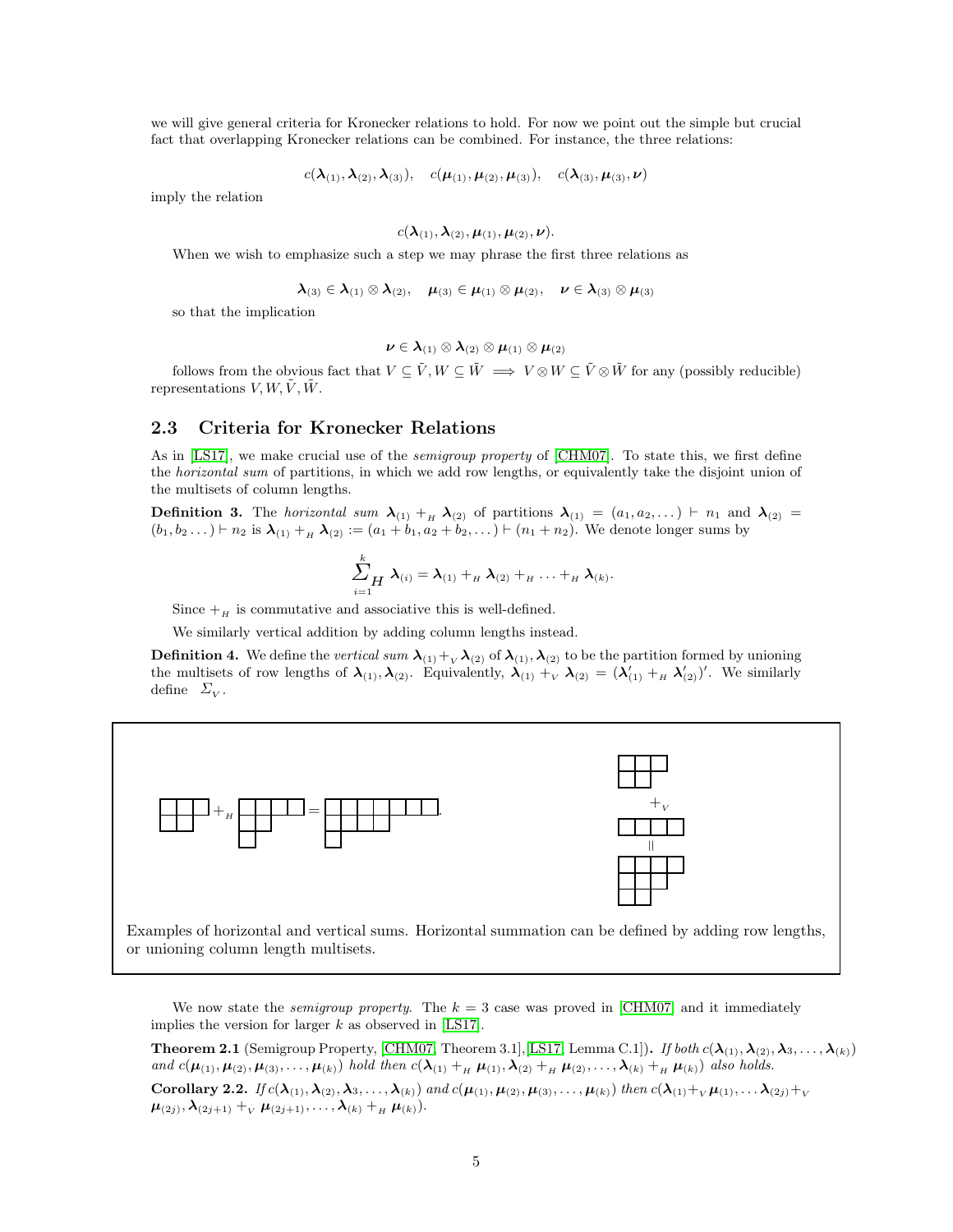

An example use of the semigroup property, which allows us to combine Kronecker relations using horizontal and vertical summation. Horizontally summing the Young diagrams in two Kronecker relations yields a new Kronecker relation as shown.

*Proof.* Since conjugating pairs does not affect Kronecker coefficients we have  $c(\lambda'_{(1)},\ldots,\lambda'_{(2j)},\lambda_{(2j+1)},\ldots,\lambda_{(k)})$ and  $c(\mu'_{(1)},\ldots,\mu'_{(2j)},\mu_{(2j+1)},\ldots,\mu_{(k)})$ . Then applying Theorem [2.1](#page-4-1) and conjugating the first 2j entries back yields the result.

Corollary [2.2](#page-4-2) states that in using the semigroup property we are allowed to use an even number of vertical additions in each step. It is not true that vertically adding all 3 partitions preserves constituency. For example, we have  $c((1),(1),(1))$  for the trivial representations of  $S_1$ , but vertically adding this to itself gives that the alternating representation of  $S_2$  is contained in its own tensor square. This tensor square is just the trivial representation of  $S_2$  which, of course, does not contain the alternating representation.

We will sometimes use the basic result that the tensor product  $\lambda \otimes \tau_n$  of  $\lambda$  with the standard representation contains exactly the Young diagrams within blockwise distance 1 of  $\lambda$ . Finally we mention an interesting and useful result from [\[BB04\]](#page-22-4).

<span id="page-5-2"></span>**Lemma 2.3** ([\[BB04\]](#page-22-4)). If  $\lambda = \lambda'$  is symmetric then  $c(\lambda, \lambda, \lambda)$  holds.

#### <span id="page-5-0"></span>2.4 Numbers of Distinct Row Lengths

Some of our results require that Young diagrams contain many distinct row lengths, or even many distinct shared row lengths. Here we give two simple results on this statistic.

**Definition 5.** Let DistRows( $\lambda$ ) be the number of distinct row lengths of  $\lambda$ , and DistRows( $\lambda, \mu$ ) the number of shared distinct row lengths of  $\lambda, \mu$ .

**Proposition 2.4.** Any partition  $\lambda$  has exactly DistRows( $\lambda$ ) distinct column lengths. Furthermore  $DistRows(\lambda +_H \mu) \ge DistRows(\lambda)$ .

*Proof.* The first part is because the boundary of the shape of  $\lambda$  consists of alternating horizontal and vertical line segments. The second is because horizontal summation is equivalent to union of columnlength multisets.

 $\Box$ 

 $\Box$ 

<span id="page-5-1"></span>**Proposition 2.5.** The partition  $\lambda$  satisfies DistRows( $\lambda$ )  $\geq r$  if and only if it can be written as

$$
\boldsymbol{\lambda} = \boldsymbol{\mu} +_{V} (\boldsymbol{\nu} +_{H} \boldsymbol{\varrho}_r)
$$

for suitable partitions  $\mu, \nu$ . Furthermore, the (possibily different sized) partitions  $(\lambda_{(1)}, \lambda_{(2)}, \ldots, \lambda_{(k)})$ share at least r distinct row lengths if and only if they can be written as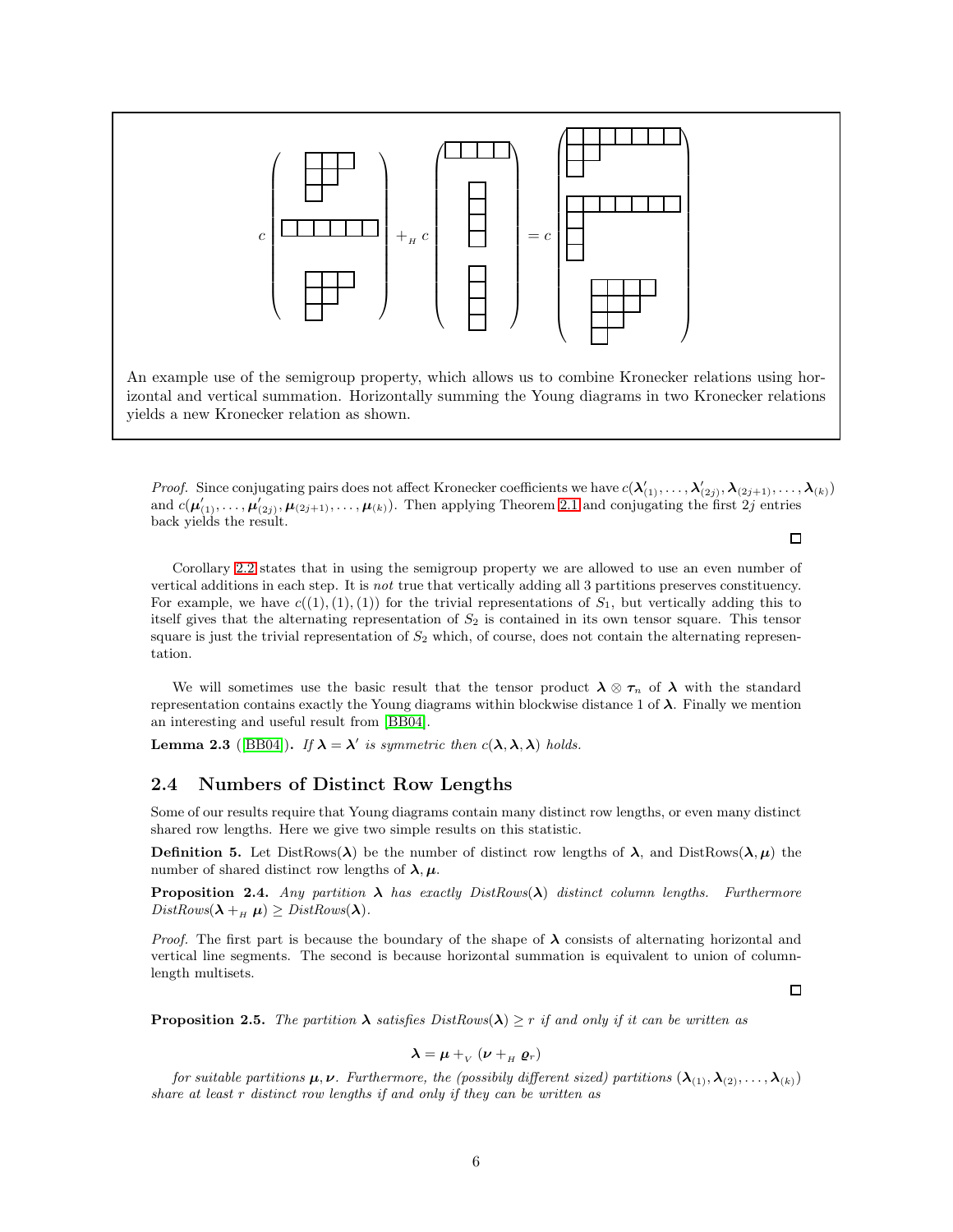

with shared row lengths. In this case the partitions  $(8, 7, 4, 3, 3, 1), (7, 7, 5, 3, 3, 1)$  share distinct row lengths (7, 3, 1) which are separated in the lower diagrams. Colors indicate how the diagrams on the right side are combined.

$$
\boldsymbol{\lambda}_{(j)} = \boldsymbol{\mu}_{(j)} +_{V} (\boldsymbol{\nu} +_{H} \boldsymbol{\varrho}_{r})
$$

for appropriate partitions  $(\boldsymbol{\mu}_{(1)}, \ldots, \boldsymbol{\mu}_{(k)}, \boldsymbol{\nu}).$ 

*Proof.* Because  $\varrho_r$  has r distinct row lengths, the previous proposition implies that  $\mu_{v}(v + \mu \varrho_r)$  does as well. Conversely, given  $\lambda$  with r distinct row lengths, hence column lengths, we can take  $(\nu +_H \varrho_r)$ to consist of those r rows. Since their sizes are distinct it is easy to see that some suitable  $\nu$  exists. The  $\mu$  will consist of the remaining rows, so that vertical summation combines the row sets to give  $\lambda$ . The second part is similar.

 $\Box$ 

#### <span id="page-6-0"></span>2.5 The Fourth Power Saxl Theorem

As explained in the introduction, the Saxl Conjecture asserts that  $\varrho_r^{\otimes 2}$  contains all partitions of size  $\binom{r+1}{2}$ . Though the Saxl Conjecture is still open, the following fourth power Saxl theorem from [\[LS17\]](#page-23-7) is just as good for our purposes.

<span id="page-6-1"></span>Theorem 2.6 (Fourth Power Saxl Theorem; [\[LS17\]](#page-23-7), Theorem 1.4). For r sufficiently large, the tensor fourth power  $\varrho^{\otimes 4}_r$  covers  $Irrep(S_{\binom{r+1}{2}}).$ 

For convenience we recall the following simple result which ensures that the sufficiently large condition above will not affect the results of this paper.

<span id="page-6-2"></span>**Proposition 2.7.** For any  $\lambda \vdash n$ , if  $\dim(\lambda) > 1$  then  $\lambda^{\otimes t}$  covers Irrep( $S_n$ ) for some finite  $t = t(\lambda)$ .

*Proof.* Since  $A_n$  is simple, the only non-faithful irreducible representations of  $S_n$  are the trivial and alternating representations, which have dimension 1. Hence  $\lambda$  is faithful. It is well-known that a large tensor power of any faithful representation covers  $Irrep(G)$  for any finite group  $G$ .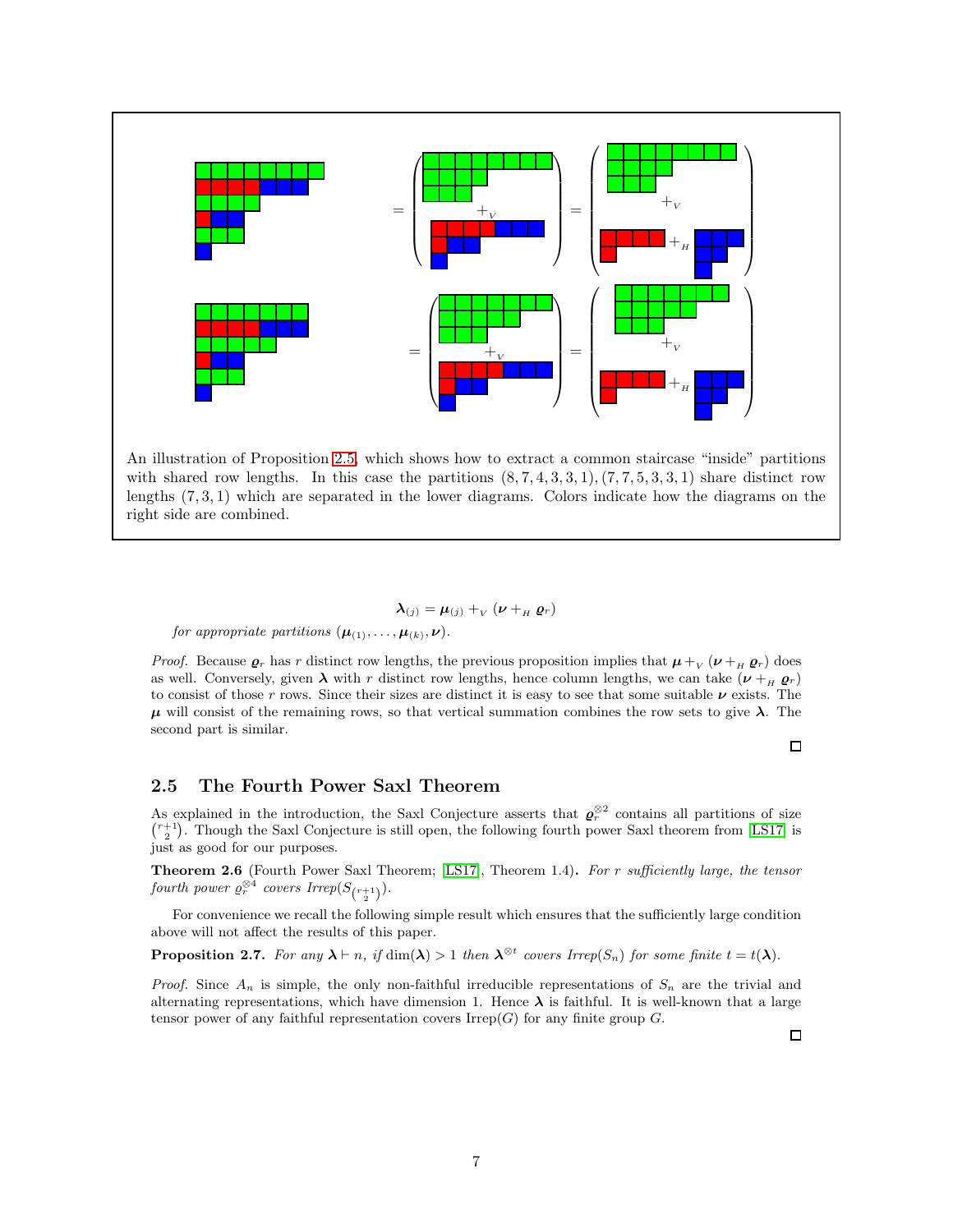# <span id="page-7-0"></span>3 Statements of Results

Our first main result gives a general criterion for a tensor product to cover  $Irrep(S_n)$ . The condition requires that the Young diagrams can be paired so that each pair shares many row lengths and has small blockwise distance.

<span id="page-7-1"></span>**Theorem 3.1.** There exists an absolute constant C such that the following holds. Let  $r \geq 2$  be a positive integer and  $k \geq \frac{Cn}{r^2}$ . Let  $\lambda_{(1)}, \ldots, \lambda_{(k)}, \mu_{(1)}, \ldots, \mu_{(k)} \vdash n$  be Young diagrams of size n. Suppose that  $DistRows(\lambda_{(i)}, \mu_{(i)}) \geq r$  and all paired blockwise distances satisfy  $d(\lambda_{(i)}, \mu_{(i)}) \leq \frac{r^2}{8}$  $\frac{1}{8}$ . Then the tensor product

$$
\bigotimes_{i=1}^k (\boldsymbol{\lambda}_{(i)} \otimes \boldsymbol{\mu}_{(i)})
$$

covers  $Irrep(S_n)$ .

Our first corollary is an essentially immediate specialization to tensor powers so we give the proof here.

<span id="page-7-3"></span>**Corollary 3.2.** Suppose  $DistRows(\lambda) \ge r \ge 2$ . Then

$$
\boldsymbol{\lambda}^{\otimes O(n/r^2)}
$$

covers  $Irrep(S_n)$ , and this is best possible.

Proof. The first assertion is immediate from Theorem [3.1.](#page-7-1) To see why the bound is best possible note that  $\varrho_r +_H 1_{n-{r+1 \choose 2}} \in \tau_n^{\otimes O(r^2)}$  and therefore  $(\varrho_r +_H 1_{n-{r+1 \choose 2}})$  $\int_{0}^{\otimes t} \subseteq \tau_n^{\otimes O(tr^2)}$ . Finally observe that  $\tau_n^{\otimes k}$ cannot cover Irrep(S<sub>n</sub>) for  $k \leq n-2$  because  $d(1^n, 1_n) = n-1$ . This shows that  $n/r^2$  tensor powers may be necessary. Moreover the trivial representation shows we must have  $r \geq 2$  for the result to hold.

 $\Box$ 

The next corollary shows that, as long as  $DistRows(\lambda_{(i)}) \geq r$  for each individual diagram, Theorem [3.1](#page-7-1) applies to some subset of  $\lambda_{(1)}, \ldots, \lambda_{(k)}$  when all  $\lambda_{(i)}$  are either contained in a bounded region after rescaling or converge to a continuum limit shape. Although the quantitative dependence on r becomes worse, the hypotheses seem easier to verify. We confine ourselves to the regime in which  $r = \Omega(\sqrt{n})$  for concreteness.

<span id="page-7-2"></span>**Corollary 3.3.** Suppose  $M_n$  is a sequence of probability measures on  $\mathcal{Y}_n$  such that  $\boldsymbol{\lambda}$  sampled from  $M_n$ asymptotically almost surely has  $DistRows(\lambda) \geq \varepsilon \sqrt{n}$  for some fixed  $\varepsilon > 0$ . Moreover suppose that at least one of the following two conditions holds:

- 1. A sample  $\lambda$  from  $M_n$  asympotically almost surely has all row and column lengths at most  $C\sqrt{n}$ , for some fixed constant C.
- 2.  $M_n$  converges in probability to an area 1 limit shape with respect to rescaled blockwise distance.

Then for some  $k = k(C, \varepsilon)$  sufficiently large, if  $\lambda_{(1)}, \ldots, \lambda_{(k)}$  are arbitrarily coupled samples from  $M_n$ , the tensor product  $\bigotimes_{i=1}^k \lambda_{(i)}$  asympototically almost surely covers Irrep(S<sub>n</sub>). (If the second condition holds then  $k = k(\varepsilon)$  depends only on  $\varepsilon$ .)

Remark. The two conditions of Corollary [3.3](#page-7-2) regarding the shape of a typical  $\lambda$  can be generalized to the following requirement: there exists a function  $\delta(C)$  tending to 0 such that asymptotically almost surely, at most  $\delta n$  squares of a random  $\lambda$  sampled from  $M_n$  fall outside a  $C\sqrt{n} \times C\sqrt{n}$  square. This requires essentially no change in the proof, and in fact  $\delta$  only needs to eventually be below a small constant times  $\varepsilon^2$ . However we feel the given statement captures almost all interesting cases without unnecessary complication.

Corollary [3.3](#page-7-2) implies that tensor products of a constant number of uniformly or Plancherel random irreducible representations cover  $Irrep(S_n)$ . All conditions of Corollary [3.3](#page-7-2) are previously known, except the distinct rows condition for Plancherel measure which we easily verify using the results of [\[BOO00\]](#page-22-5).

**Theorem 1.2.** There exists a fixed integer k such that if  $\lambda_{(1)}, \ldots, \lambda_{(k)}$  ⊢ n are arbitrarily coupled Plancherel or uniformly random irreducible representations of  $S_n$ , then the tensor product



covers Irrep(S<sub>n</sub>) asymptotically almost surely, i.e. with probability  $1 - o_n(1)$ .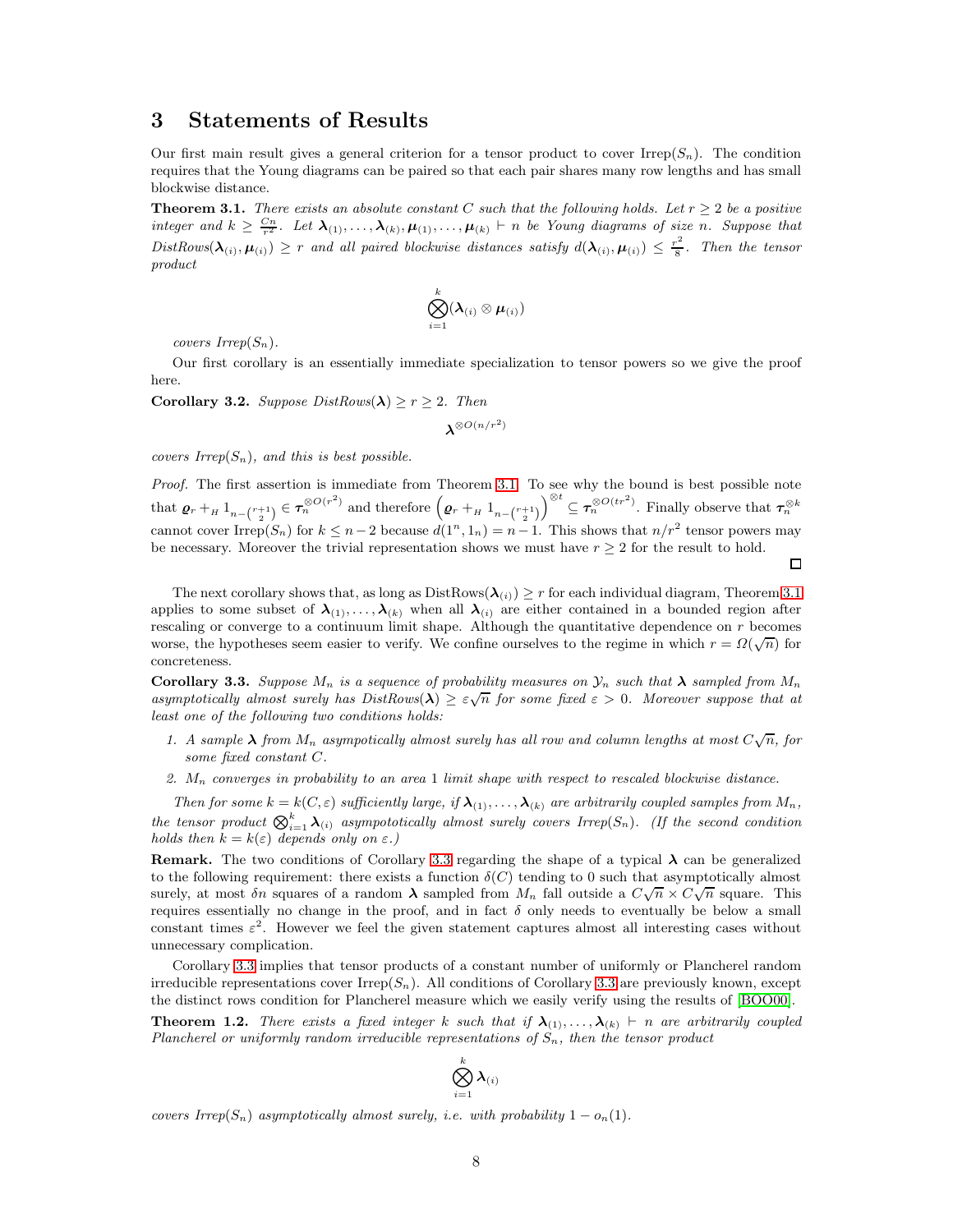Although the upper bound  $O(\frac{n}{r^2})$  in terms of the number of distinct rows in Theorem [3.1](#page-7-1) and Corollary [3.2](#page-7-3) may be tight, it can also be far larger than the truth - for instance they give no information on the number of tensor powers of a rectangle needed to cover  $Irrep(S_n)$ . In the case of tensor powers of a fixed irreducible representation, we tightly characterize the number of factors required. Observe at least  $\Omega(\frac{Cn\log n}{\log \dim(\lambda)})$  tensor factors of  $\lambda$  are necessary to cover Irrep( $S_n$ ) as there exist (typical) irreducible representations with dimension  $n^{\Omega(n)}$ . Our final theorem shows that this trivial lower bound is tight up to an absolute constant factor for all Young diagrams. As mentioned in the introduction, this was conjectured (and for other simple groups as well) in [\[LST20\]](#page-23-8).

**Theorem 1.4.** There exists an absolute constant C such that for any  $\lambda \vdash n$ , the tensor power  $\lambda^{\otimes t}$  covers Irrep(S<sub>n</sub>) for all  $t \geq \frac{Cn \log n}{\log \dim(\lambda)}$ .

We remark that the constants  $k, C, t$  guaranteed by Theorem [1.2](#page-1-0) and Theorem [1.4](#page-2-2) are all effective. We expect that for purposes of quantitative estimates, a better estimate of  $k$  in Theorem [1.2](#page-1-0) could be obtained by verifying the distinct shared row lengths condition directly instead of passing through Corollary [3.3.](#page-7-2)

# <span id="page-8-0"></span>4 Proof of Theorem [3.1](#page-7-1) and Corollaries

In this section we first prove Theorem [3.1](#page-7-1) and then prove its corollaries. As mentioned in the introduction, the strategy is to apply Theorem [2.6](#page-6-1) to the staircases inside the Young diagrams (in the sense of Proposition [2.5\)](#page-5-1) and then apply the semigroup property.

#### <span id="page-8-1"></span>4.1 Proof of Theorem [3.1](#page-7-1)

<span id="page-8-2"></span>**Lemma 4.1.** Suppose  $\lambda, \tilde{\lambda} \vdash n$  have blockwise distance  $d(\lambda, \tilde{\lambda}) \leq d \leq \frac{n}{2}$ . Then there exists  $\theta \vdash 2d$  such that

$$
c(\boldsymbol{\lambda},\widetilde{\boldsymbol{\lambda}},1_{n-2d}+_{H}\boldsymbol{\theta}).
$$

*Proof.* Letting  $\tau_n$  denote the standard representation, we know that  $\lambda \otimes \tau_n^d$  contains  $\tilde{\lambda}$ . In other words,

$$
c(\boldsymbol{\lambda}\otimes\boldsymbol{\tau}^{\mathcal{d}}_n,\widetilde{\boldsymbol{\lambda}},1_n)
$$

which implies

$$
c(\boldsymbol{\lambda},\widetilde{\boldsymbol{\lambda}},\boldsymbol{\tau}_n^d).
$$

Any irreducible representation appearing in  $\tau_n^d$  can be written as  $1_{n-2d} + B_n$ , because its first row is at least  $n - 2d$  longer than its second row. This proves the lemma.

 $\Box$ 

 $\Box$ 

<span id="page-8-3"></span>**Lemma 4.2.** Suppose  $\lambda, \widetilde{\lambda} \vdash n$  have blockwise distance  $d(\lambda, \widetilde{\lambda}) \leq d$  and  $DistRows(\lambda, \widetilde{\lambda}) \geq r$ . Then there exists  $\boldsymbol{\theta} \vdash 2d$  such that for any  $\boldsymbol{\nu}$  contained in  $\boldsymbol{\varrho}_r^{\otimes 2}$  we have

$$
c(\boldsymbol{\lambda},\boldsymbol{\lambda},\boldsymbol{1}_m +_{_H} \boldsymbol{\theta} +_{_H} \boldsymbol{\nu})
$$

for  $m = n - 2d - {r+1 \choose 2}$ , assuming  $m \ge 0$ .

*Proof.* Let  $\mu$  be the partition with r distinctly sized rows (and no other rows), one for each shared row length of  $\lambda$ ,  $\tilde{\lambda}$ . We use the decomposition of Proposition [2.5.](#page-5-1) We have

$$
\boldsymbol{\lambda} = \chi +_{V} \boldsymbol{\mu}, \quad \tilde{\boldsymbol{\lambda}} = \tilde{\chi} +_{V} \boldsymbol{\mu}
$$

with  $d(\chi, \tilde{\chi}) \leq d$ . The previous Lemma [4.1](#page-8-2) implies there exists  $\boldsymbol{\theta} \vdash 2d$  such that  $c(\chi, \tilde{\chi}, \boldsymbol{\theta} +_H 1_{|\chi_1| - 2d})$ . Writing  $\mu = \varrho_r + H \gamma$ , applying the semigroup property for  $c(\varrho_r, \varrho_r, \nu)$  and  $c(\gamma, \gamma, 1_{|\gamma|})$  implies that  $c(\mu, \mu, \varrho_r + H_1 k)$  for  $k = |\mu| - |\varrho_r|$  and any  $\nu \in \varrho_r^{\otimes 2}$ . Using again the semigroup property to combine this with the relation  $c(\chi, \widetilde{\chi}, 1_{|\chi|-2d} +_{H} \theta)$  now proves the result.

For convenience and (we hope) clarity we now set  $\alpha_r$  to be the smallest number such that  $\varrho_r^{\otimes 2\alpha_r}$ covers Irrep(S<sub>n</sub>). We recall that  $\alpha_r \leq 2$  for r sufficiently large by Theorem [2.6](#page-6-1) and that  $\alpha_r$  is uniformly bounded.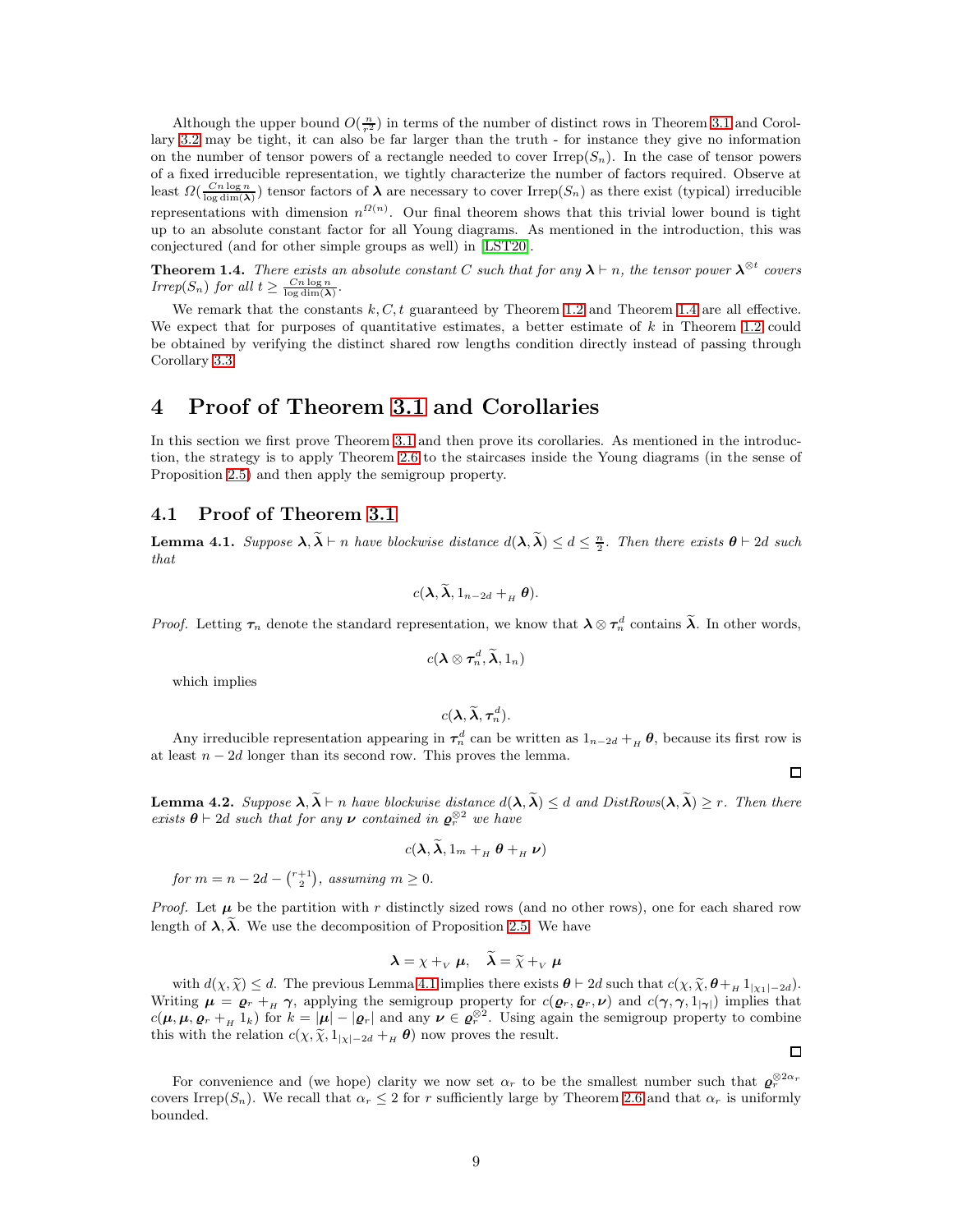**Lemma 4.3.** Let  $r > s$  and d be positive integers with  $\binom{r+1}{2} + 2d \leq n$  and set  $s = \binom{r+1}{2} - 2d$ . Suppose that for  $1 \leq i \leq \alpha_r$ , the pairs  $\lambda_{(i)}$ ,  $\lambda_{(i)}$   $\vdash n$  have blockwise distance  $d(\lambda_{(i)}, \lambda_{(i)}) \leq d$  and share at least  $DistRows(\lambda_{(i)}, \lambda_{(i)}) \ge r \ge 2$  distinct row lengths. Then

$$
\bigotimes_{i=1}^{2\alpha_r}(\boldsymbol{\lambda}_{(i)}\otimes\widetilde{\boldsymbol{\lambda}}_{(i)})
$$

contains all Young diagrams of the form  $1_m +_H \mu$  where  $m = n - \binom{s+1}{2}$  and  $\mu \vdash s$  is arbitrary.

*Proof.* By Lemma [4.2,](#page-8-3) there exist  $\theta_i \vdash 2d$  such that

$$
c(\boldsymbol{\lambda}_{(i)}, \widetilde{\boldsymbol{\lambda}}_{(i)}, 1_m +_H \boldsymbol{\theta}_i +_H \boldsymbol{\nu}_i)
$$

for arbitrary  $\nu_i \vdash {\binom{r+1}{2}}$  contained in  $\varrho_r^{\otimes 2}$ .

Now, consider the first  $\alpha_r$  pairs  $\lambda_{(i)}$ ,  $\tilde{\lambda}_{(i)}$  for  $i \leq \alpha_r$ . For any  $\mu_A \vdash {\binom{r+1}{2}}$ , there exist appropriate choices of  $\nu_i \vdash {\binom{r+1}{2}}$  such that we have  $c(\nu_{(1)}, \ldots, \nu_{\alpha_r}, \mu_{(1)})$ . Letting  $\theta_A \vdash 2d$  be an arbitrary partition with  $c(\theta_1, \theta_2, \ldots, \theta_{\alpha_r}, \hat{\theta}_1)$ . The semigroup property shows

 $c(1_m +_H \theta_1 +_H \nu_{(1)}, 1_m +_H \theta_2 +_H \nu_{(2)}, \ldots, 1_m +_H \theta_{\alpha_r} +_H \nu_{\alpha_r}, 1_m +_H \theta_A +_H \mu_A).$ 

Combining this with the previous result gives

$$
c(\boldsymbol{\lambda}_{(1)}, \widetilde{\boldsymbol{\lambda}}_{(1)}, \ldots, \boldsymbol{\lambda}_{\alpha_r}, \widetilde{\boldsymbol{\lambda}}_{\alpha_r}, 1_m +_{_H} \boldsymbol{\theta}_A +_{_H} \boldsymbol{\mu}_A).
$$

By identical reasoning, for some  $\theta_B \vdash 2d$  and arbitrary  $\mu_B \vdash {\binom{r+1}{2}}$  we have

$$
c(\boldsymbol{\lambda}_{\alpha_r+1},\widetilde{\boldsymbol{\lambda}}_{\alpha_r+1},\ldots,\boldsymbol{\lambda}_{2\alpha_r},\widetilde{\boldsymbol{\lambda}}_{2\alpha_r},1_m +_H \boldsymbol{\theta}_B +_H \boldsymbol{\mu}_B).
$$

Now for arbitrary  $\mu \vdash s$  we set

$$
\mu_A = 1_{m_0} +_{_H} \theta_B +_{_H} \mu
$$

and

$$
\mu_B = 1_{m_0} +_{_H} \theta_A +_{_H} 1_s
$$

where  $m_0 = \binom{r+1}{2} - s - 2d$ . These choices give:

$$
c(\boldsymbol{\lambda}_{(1)},\widetilde{\boldsymbol{\lambda}}_{(1)},\ldots,\boldsymbol{\lambda}_{\alpha_r},\widetilde{\boldsymbol{\lambda}}_{\alpha_r},1_{m+m_0}+_{H}(\boldsymbol{\theta}_A+_{H}\boldsymbol{\theta}_B)+_{H}\boldsymbol{\mu})
$$

 $c(\boldsymbol{\lambda}_{\alpha_r+1},\boldsymbol{\lambda}_{\alpha_r+1},\ldots,\boldsymbol{\lambda}_{2\alpha_r},\boldsymbol{\lambda}_{2\alpha_r},1_{m+m_0}+_{_H}(\boldsymbol{\theta}_A+_{_H}\boldsymbol{\theta}_B)+_{_H}1_s).$ 

However recalling that  $c(\theta_A +_H \theta_B, \theta_A +_H \theta_B, 1_{|\theta_A +_H \theta_B|})$  the semigroup property ensures

$$
c(1_{m+m_0} +_{_H} (\theta_A +_{_H} \theta_B) +_{_H} \mu, 1^{m+m_0} +_{_H} (\theta_A +_{_H} \theta_B) +_{_H} 1_s, 1_{n-s} +_{_H} \mu)
$$

Combining we have shown

$$
c(\boldsymbol{\lambda}_{(1)}, \widetilde{\boldsymbol{\lambda}}_{(1)}, \ldots, \boldsymbol{\lambda}_{2\alpha_r}, \widetilde{\boldsymbol{\lambda}}_{2\alpha_r}, 1_m +_{_H} \boldsymbol{\mu})
$$

for arbitrary  $\mu \vdash s$ , as desired.

Now it is easy to finish the proof of Theorem [3.1.](#page-7-1)

*Proof of Theorem [3.1.](#page-7-1)* Let  $s = \left\lceil \frac{{r+1}}{2} \right\rceil$  $\Big] \geq 2$  so that  $d = \Big|\frac{\binom{r+1}{2}-s}{2}\Big|$  $\left| \begin{array}{c} = \\ \frac{r(r+1)}{8} \end{array} \right| \ge \left| \frac{r^2}{8} \right|$  $\frac{e^{2}}{8}$  as is easy to check using the general fact  $x - \lceil x/2 \rceil = \lfloor x/2 \rfloor$  with  $x = \binom{r+1}{2}$ . From the previous lemma it follows that for  $C_0 = O(1)$ , all irreducibles within blockwise distance  $\left[ s/2 \right] = \Omega(r^2)$  are contained in the tensor product

$$
\bigotimes_{i=1}^{C_0} \boldsymbol{\lambda}_{(i)} \otimes \widetilde{\boldsymbol{\lambda}}_{(i)}.
$$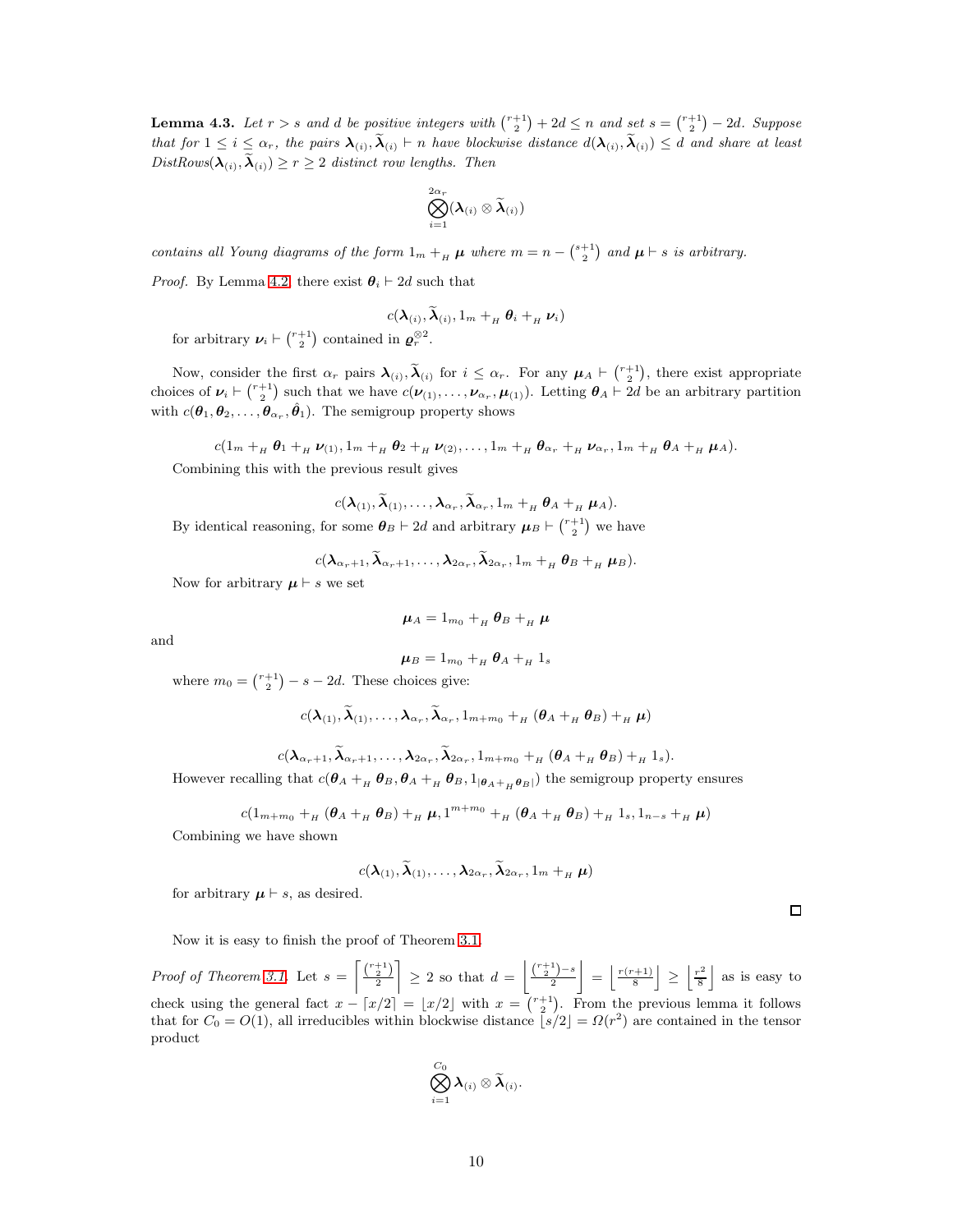This means that these tensor products contain everything in  $\tau_n^{\otimes \lfloor s/2 \rfloor}$ . As  $s \geq 2$  we have  $\lfloor s/2 \rfloor \geq s/3$ . But  $\tau_n^{\otimes n}$  contains all irreducible representations, so taking at least  $C_0\left[\frac{3n}{s}\right] \leq \frac{6C_0n}{s}$  tensor powers suffices. We clearly have  $s \geq r^2/4$  so  $\frac{6C_0 n}{s} \leq \frac{24C_0 n}{r^2}$ . Taking  $C = 24C_0$  gives the result.

 $\Box$ 

### <span id="page-10-0"></span>4.2 Proof of Corollary [3.3](#page-7-2)

*Proof of Corollary [3.3.](#page-7-2)* First we show that in either case, for any fixed m and for sufficiently large  $k = k(m)$ , asymptotically almost surely we can find m Young diagrams  $\lambda_{j_1}, \ldots, \lambda_{j_m}$  in an  $\varepsilon/10$  rescaledblockwise metric ball. We assume all of  $\lambda_{(1)}, \ldots, \lambda_{(k)}$  are inside the  $C\sqrt{n} \times C\sqrt{n}$  box or are within  $\frac{\varepsilon}{100}$ rescaled blockwise distance of the limit shape, each holding asymptotically almost surely in the respective cases.

In the first case, the set of continuous Young diagrams contained in a  $C \times C$  box is relatively compact in the Hausdorff metric (viewed as subsets of the plane). This implies relative compactness in the rescaled blockwise metric as well. Indeed it is easy to see that Minkowski sum of a small  $\delta$  ball in the plane with a continuous Young diagram contained in a  $C \times C$  box increases the area of the continuous Young diagram by at least  $\Omega(\delta)$  and at most  $O(C\delta)$ , so that the two metrics are equivalent on the set of rescaled Young diagrams confined to a  $C \times C$  box.

Taking k to be 2m times the  $\varepsilon/20$ -rescaled blockwise covering number (finite by the above discussion) now suffices for the first case. In the second case the claim is immediate as asymptotically almost surely, all partitions are within  $\varepsilon/20$  of the limiting shape.

Now we argue that these nearby Young diagrams can always be paired up to have  $\Omega_{\varepsilon}(\sqrt{n})$  shared row lengths, for  $m = m(\varepsilon)$  large enough. We first note that it suffices to show we can find 1 pair, since then removing it yields the same problem on the remaining Young diagrams.

We first focus on the first case where all Young diagrams are confined to a  $C \times C$  box, so we set  $N = C\sqrt{n}$  and think of each  $\lambda_{j(i)}$  as a subset of [N] via its distinct row lengths. The general fact we need is: given  $10\alpha^{-1}$  subsets of [N] with size at least  $\alpha N$ , there exist two with intersection at least  $\frac{\alpha^2 N}{2}$ . This is well known to follow from a simple averaging argument over pairs of subsets. And indeed this fact with  $\alpha = \varepsilon/C$  and  $N = C\sqrt{n}$  suffices to show that there are pairs of Young diagrams among our m with  $\Omega(\varepsilon^2 n/C^2)$  shared distinct rows as desired, as long as  $m \ge \frac{100C}{\varepsilon}$ .

In the second case, the finish is identical after observing that at least  $\frac{\varepsilon\sqrt{n}}{100}$  of the distinct row lengths of any  $\lambda$  satisfying DistRows( $\lambda$ )  $\geq \varepsilon \sqrt{n}$  must be at most  $\frac{100\sqrt{n}}{\varepsilon}$ . This allows us to repeat essentially the same argument as above using  $C = \frac{100}{\varepsilon}$ .

### <span id="page-10-1"></span>4.3 Proof of Theorem [1.2](#page-1-0)

Here we prove Theorem [1.2](#page-1-0) by checking the distinct rows condition of Corollary [3.3](#page-7-2) in the Plancherel case.

**Lemma 4.4.** There exists an absolute constant  $\alpha > 0$  such that a Plancherel random partition  $\lambda$  of n has  $DistRows(\lambda) = (\alpha + o(1))\sqrt{n}$  asymptotically almost surely.

Proof. We apply the 2nd moment method, relying on Theorem 3 in [\[BOO00\]](#page-22-5). Following that paper we set  $D(\lambda) = D((a_1, a_2, \dots)) = \{a_i - i\} \subseteq \mathbb{Z}$ . We count distinct row lengths via the number of  $i \in \mathbb{Z}$ with both  $i \in D(\lambda)$  and  $i + 1 \notin D(\lambda)$  - it is easy to see this gives an exact count up to additive error 1 which we ignore. Their work shows that when  $i = (a + o(1))\sqrt{n}$  for  $a \in [-2,2]$  this event  $I_i = \{i \in D(\lambda), i + 1 \notin D(\lambda)\}\$ has probability

$$
\mathbb{P}[I_i] = \frac{\arccos(a/2)}{\pi} - \det \begin{pmatrix} \frac{\arccos(a/2)}{\pi} & \frac{\sin(\arccos(a/2))}{\pi} \\ \frac{\sin(\arccos(a/2))}{\pi} & \frac{\arccos(a/2)}{\pi} \end{pmatrix} + o(1) = V(a) + o(1).
$$

Moreover a simple consequence of the Baik-Deift-Johansson theorem in [\[BDJ99\]](#page-22-6) is that asympotically almost surely,  $I_i = 0$  for all  $|i| \geq 2n^{1/2} + n^{1/4}$ . It is easy to see that  $V(a) > 0$  when  $a \in (-2, 2)$ . From the preceding discussion we have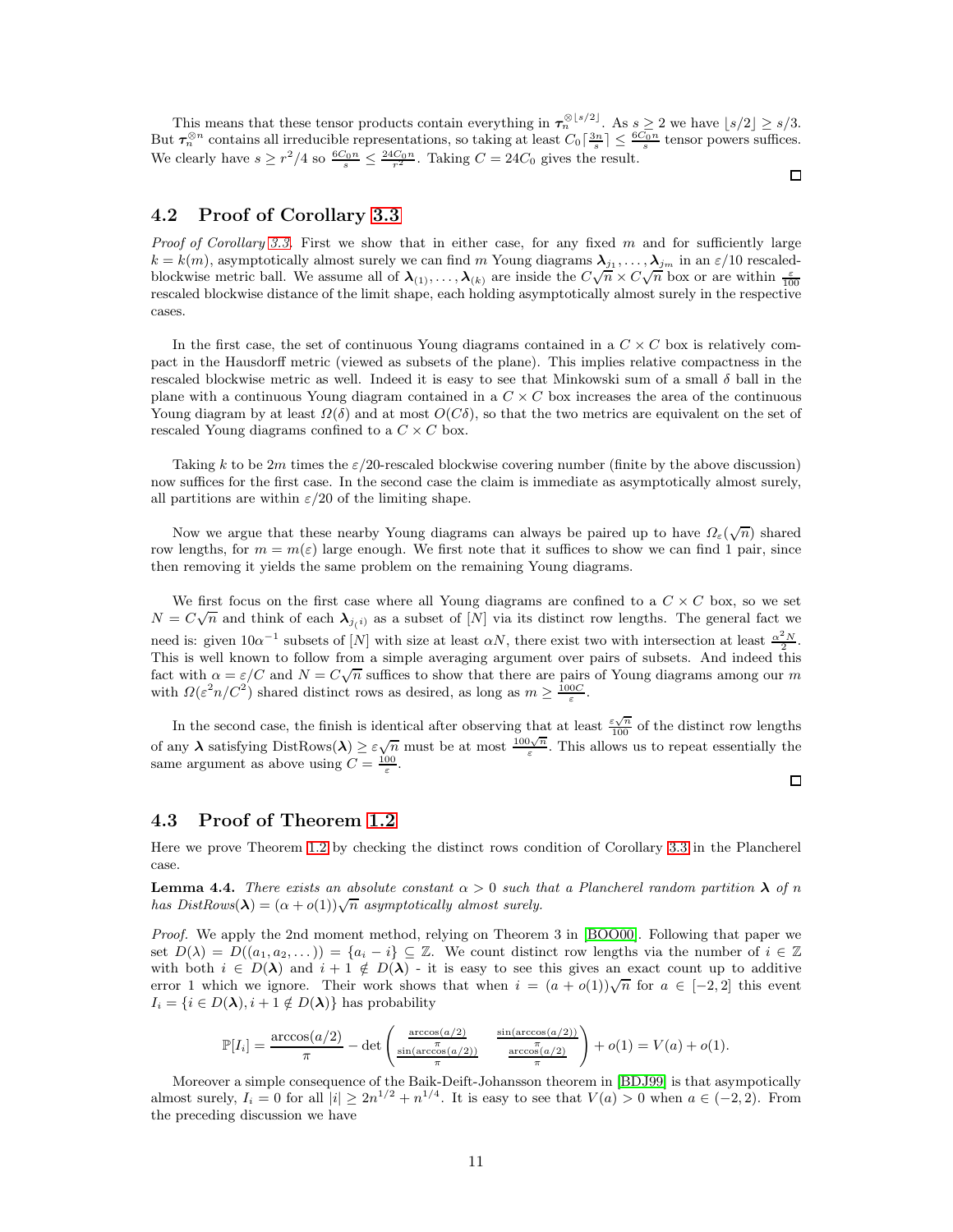$$
\left|\mathrm{DistRows}(\boldsymbol{\lambda})-\mathrm{DistRows}(\boldsymbol{\lambda})\right|\leq n^{1/4}
$$

where we define  $DistRows(\lambda)$  by

$$
\widetilde{\text{DistRows}}(\boldsymbol{\lambda}) := \sum_{k=-2\sqrt{n}}^{2\sqrt{n}} 1_{I_i}
$$

Therefore we have

$$
\mathbb{E}[\widetilde{\mathrm{DistRows}}(\boldsymbol{\lambda})] = \sum_{k=-2\sqrt{n}}^{2\sqrt{n}} \mathbb{P}[I_i] = \sqrt{n} \left( \int_{-2}^{2} V(a) da \right) (1 + o(1)).
$$

Moreover [\[BOO00\]](#page-22-5) shows that when  $i - j = \omega(1)$  is unbounded, the events  $I_i, I_j$  are asymptotically independent. This means by definition that for any  $\delta > 0$  there exists N, k such that if  $n \geq N$  and  $|i - j| \geq k$ , then  $Cor(I_i, I_j) \leq \delta$ . From this the variance of DistRows( $\lambda$ ) is easily seen to be sublinear:

$$
Var\left[\widetilde{\text{DistRows}}(\boldsymbol{\lambda})\right] = o(n).
$$

Hence the Chebychev inequality proves the lemma for  $\alpha = \int_{-2}^{2} V(a) da$ .

Proof of Theorem [1.2.](#page-1-0) It is known that both Plancherel and uniformly random Young diagrams each converge to a limit shape ([\[LS77,](#page-23-9) [VK77,](#page-23-10) [Ver96\]](#page-23-11)). Uniformly random Young diagrams have  $(\frac{\sqrt{6}}{\pi}+o(1))\sqrt{n}$ distinct rows - see [\[Wil83\]](#page-23-12), or [\[GS95\]](#page-22-7) for a central limit theorem. We just verified that Plancherel random Young diagams contain  $\Omega(\sqrt{n})$  distinct row lengths. Hence Corollary [3.3](#page-7-2) applies, completing the proof.  $\Box$ 

### <span id="page-11-0"></span>5 Proof of Theorem [1.4](#page-2-2)

Here we prove Theorem [1.4,](#page-2-2) showing that  $\lambda^{\otimes t}$  covers Irrep( $S_n$ ) for  $t \ge O\left(\frac{n \log n}{\log \dim(\lambda)}\right)$ . Note that we may assume *n* is sufficiently large throughout via Proposition [2.7.](#page-6-2) The proof is split into three cases:

- 1. dim( $\lambda$ )  $\geq K^n$  for a large constant K.
- 2. dim( $\lambda$ )  $\leq K^n$ , and  $\lambda$  has at least 2 rows and/or columns with length  $\Omega(n)$ .
- 3. dim( $\lambda$ )  $\leq K^n$ , and  $\lambda$  has only 1 row or column with length  $\Omega(n)$ .

We will show that  $\dim(\lambda) \leq K^n$  implies the existence of a row/column with length  $\Omega(n)$ , so that the above combined with conjugation symmetry cover all cases for large  $n$ .

Case 1 is the main and most interesting one. Using the hooklength formula for  $\dim(\lambda)$ , we show that the Young diagram for  $\lambda$  contains large subsets at different height scales. We then use the semigroup property to transform these large subsets into single rectangles and then single squares at each scale, all which using a small number of tensor powers of  $\lambda$ . The tensor cube of a square contains a Young diagram with many distinct row lengths, and applying Corollary [3.2](#page-7-3) to each one allows us to obtain control over an arbitrary Young diagram of appropriate size for each scale. Finally we show that horizontally summing these arbitrary Young diagrams results in a single Young diagram with many distinct row lengths and we again apply Corollary [3.2](#page-7-3) to conclude. We remark that without combining scales, we would lose a logarithmic factor, as is typical in dyadic pigeonhole arguments. More precisely, if  $\dim(\lambda) \approx n^{\epsilon n}$  we would obtain a slightly suboptimal upper bound  $O(\varepsilon^{-1} \log(\varepsilon^{-1}))$  whereas by using multiple scales we achieve the tight bound  $\Theta(\varepsilon^{-1})$ .

Case 2 is relatively straightforward. Case 3 goes by breaking  $\lambda$  into the horizontal sum of  $\lambda$  with a long horizontal strip, where  $\lambda$  has first row length equal to that of either its second row or longest column. A key step in case 3 is to apply one of the previous cases to  $\hat{\lambda}$ , which by construction cannot itself fall into case 3.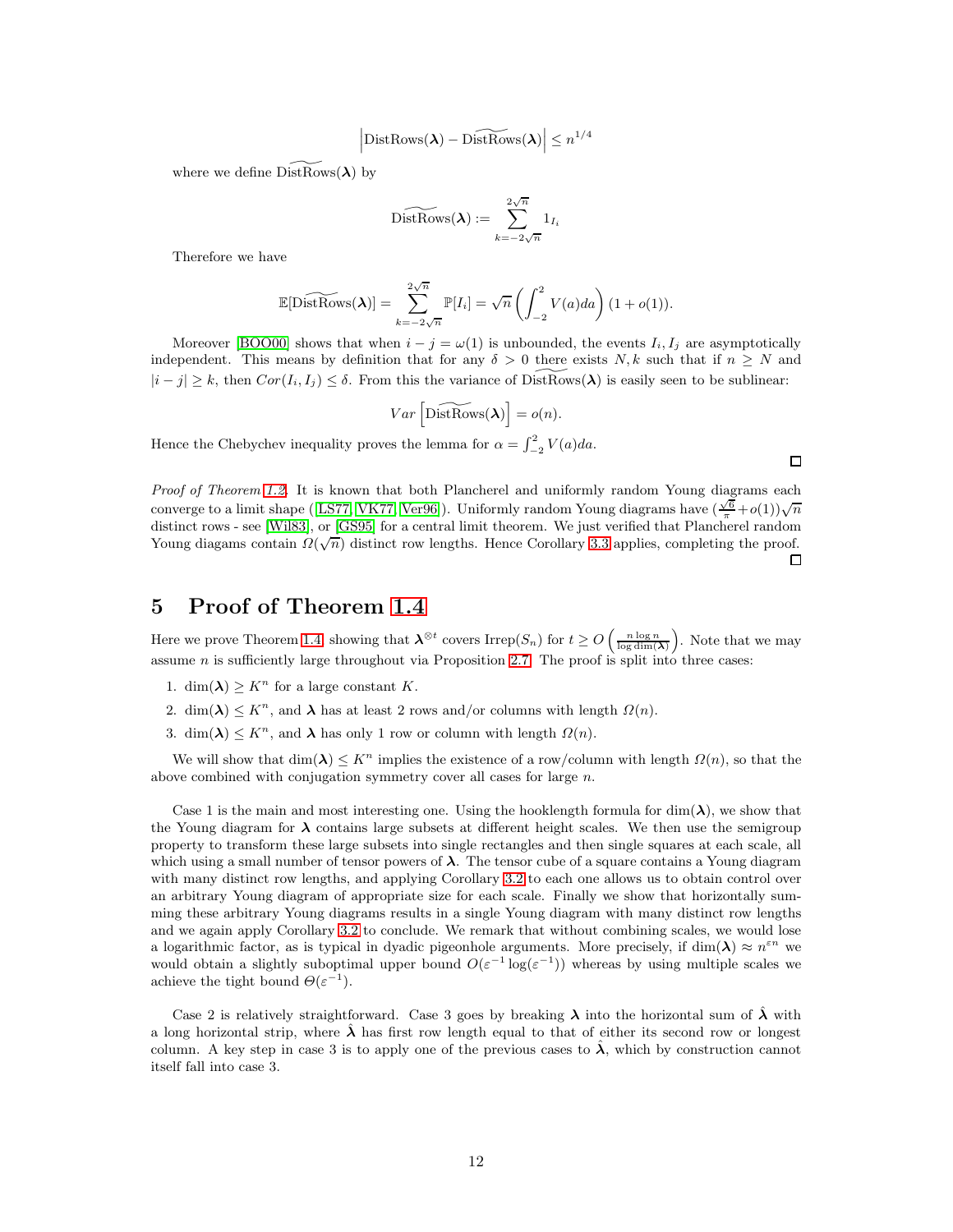#### <span id="page-12-0"></span>5.1 Preparatory Lemmas

Here we prove various lemmas, primarily for use in case 1.

<span id="page-12-2"></span>**Lemma 5.1.** We have  $c(Rect(ab, a), Rect(ab, a), Rect(ab, a))$  for any positive integers a, b. More generally we have  $c(Rect(ab + c, a)), Rect(ab + c, a), Rect(ab, a) + H_{ac}).$ 

*Proof.* The case  $b = 1$  for the first part is immediate from Lemma [2.3](#page-5-2) since squares are symmetric. For larger b, we apply the horizontal semigroup property repeatedly. The second part follows from one last horizontal sum with  $c(Rect(c, a), Rect(c, a), 1_{ac})$ .

<span id="page-12-1"></span>**Lemma 5.2.** For any positive integers  $(x, y, z)$  we have

$$
c(Rect(xyz,xz),Rect(xyz,xz),Rect(yz^2,x^2)).
$$

*Proof.* Because  $Rect(x, x)$  is symmetric, we have

$$
c(Rect(x,x),Rect(x,x),Rect(1,x^2)).
$$

Horizontal summing this relation yz times with itself gives  $c(Rect(xyz, x), Rect(xyz, x), Rect(xzx))^2$ . Vertical summing the first two components and horizontal summing the last component  $z$  times with each of themselves gives the lemma.

 $\Box$ 

 $\Box$ 



In the main case  $z = 1$ , Lemma [5.2](#page-12-1) states that the tensor square of a rectangle of height x contains a rectangle of height  $x^2$ . Here we illustrate the case  $(x, y, z) = (2, 3, 1)$ . As usual the colors indicate how the semigroup property was used.

Remark. Lemma [5.2](#page-12-1) is in a sense the most efficient way to find Young diagrams with many rows in a tensor power of diagrams with few rows. The beautiful paper [\[Dvi93\]](#page-22-8) shows that the most total rows in any constituent of  $\lambda \otimes \mu$  exactly equals the number of blocks in the intersection of  $\lambda$  and the transpose  $\mu'$ , when they are overlayed with upper-left corners in the same location. In particular  $c(\lambda, \mu, \nu)$  implies  $ht(\nu) \leq ht(\lambda) \cdot ht(\mu)$ , and Lemma [5.2](#page-12-1) is an equality case when  $z = 1$ .

The next lemma directly applies Lemma [5.2](#page-12-1) to show that a small number of tensor powers suffice to turn a rectangle into a square. We remark that in the main proof we round row and column lengths to powers of 16 and not 2 purely for the convenience of this lemma, which would otherwise have bothersome parity issues in the statement and proof.

<span id="page-12-3"></span>**Lemma 5.3.** For  $b \ge a$  let  $\lambda = Rect(2^{4b}, 2^{4a})$ . Then for  $t \ge O\left(\frac{b}{a}\right)$ ,  $\lambda^{\otimes 2t}$  always contains  $Rect(2^{2a+2b}, 2^{2a+2b})$ .

Proof. We first remark that adding arbitrary even integers to a tensor exponent cannot hurt the statement, as  $\lambda^{\otimes p} \subseteq \lambda^{\otimes p+2}$  always holds. However we do need to take care that the exponent is even.

We apply Lemma [5.2](#page-12-1) with  $z = 1$  at most  $\lfloor \log_2(\frac{t}{s}) \rfloor$  times to repeatedly square the height of the rectangle: it shows  $c(Rect(2^{i+j}, 2^i), Rect(2^{i+j}, 2^i), Rect(2^j, 2^{2i}))$  for any non-negative integers i, j. Doing this as long as possible we obtain

$$
Rect(2^{4v}, 2^{4u}) \in \left( Rect(2^{4b}, 2^{4a})^{\otimes \frac{b}{a} + O(1)}\right)^{\otimes 2}
$$

for  $(u, v)$  satisfying  $u \le v \le 2u$  and  $u + v = a + b$ . Applying Lemma [5.2](#page-12-1) once more using

$$
(x, y, z) = (2^{u+v}, 2^{4v-4u}, 2^{3u-v})
$$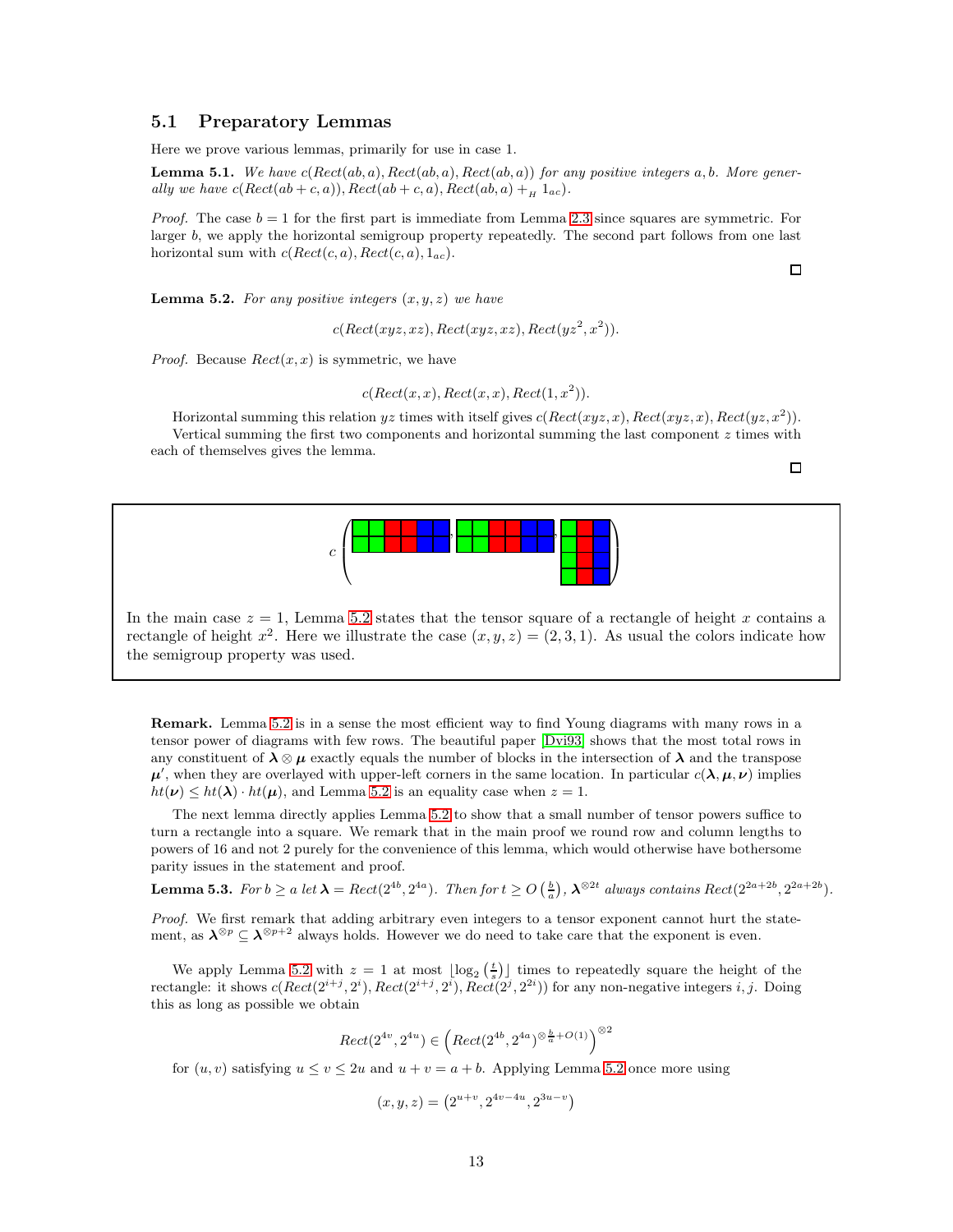gives

$$
c(Rect(2^{4v}, 2^{4a}), Rect(2^{4v}, 2^{4a}), Rect(2^{2u+2v}, 2^{2u+2v})).
$$

The next few lemmas show how to turn a square into an arbitrary Young diagram with a few more tensor powers.

<span id="page-13-0"></span>**Lemma 5.4.**  $Rect(2k, 2k)^{\otimes 3}$  contains a Young diagram  $\lambda$  with  $DistRows(\lambda) = 2k$ .

*Proof.* We have  $(2, 2), (4) \in \text{Rect}(2, 2)^{\otimes 2} \subseteq \text{Rect}(2, 2)^{\otimes 3}$ . Therefore we have

$$
c(Rect(2k, 2), Rect(2k, 2), Rect(2k, 2), \mu)
$$

where  $\mu$  is any horizontal sum of k Young diagrams which are either (2, 2) or (4). Taking  $\mu_{(j)}$  to consist of j copies of (4) and  $k - j$  copies of  $(2, 2)$  for  $j \in \{1, 2, \ldots, k\}$ , we have  $\mu_{(j)} = (2k + 2j, 2k - 2j)$ . Vertical summing all k relations  $c(Rect(2k, 2), Rect(2k, 2), Rect(2k, 2), \mu_{(j)})$  for each  $j \in \{1, 2, ..., k\}$ (which is allowed in the semigroup property since 4 is even) we obtain

$$
c(Rect(2k, 2k), Rect(2k, 2k), Rect(2k, 2k), \sum_{j=1}^{k} \mu_{(j)}).
$$

It is easy to see that DistRows(  $\Sigma_V \mu_{(j)} = 2k$  as desired.



#### $\Box$

<span id="page-13-1"></span>**Lemma 5.5.** Let  $\lambda = \text{Rect}(2^{4b}, 2^{4a}) + H_{H} \cdot n$  for  $b \geq a$ . Then for  $t \geq O\left(\frac{bn}{a2^{4a+4b}}\right)$ , we have that  $\lambda_t$ covers  $Irrep(S_n)$ .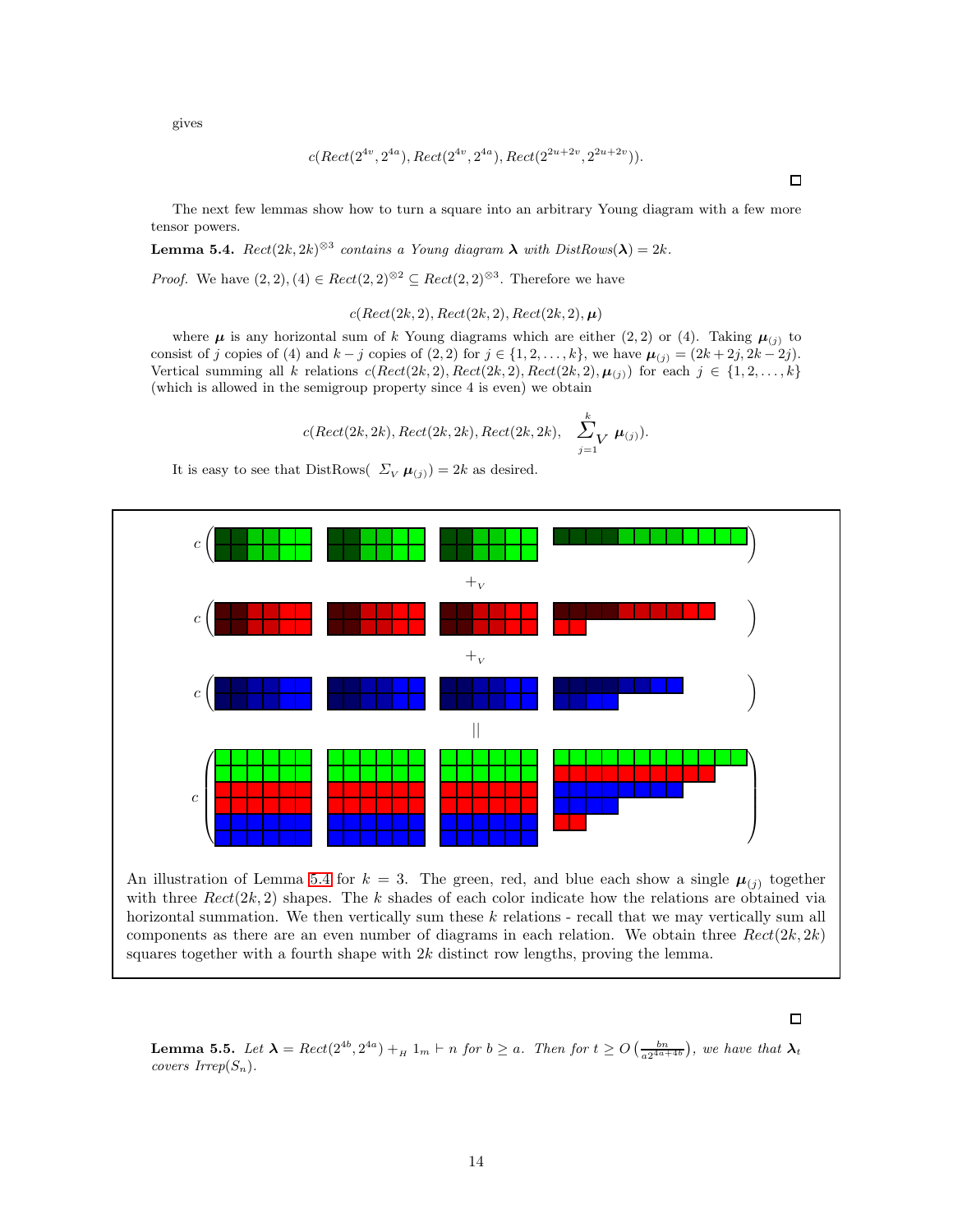Proof. Using the above Lemma [5.4](#page-13-0) we get

$$
(Rect(2^{2a+2b}, 2^{2a+2b}) +_H 1_m) \subseteq \lambda^{\otimes 2 \cdot O(b/a)}
$$

Tensor cubing both sides, and applying Lemma [5.4](#page-13-0) we see that  $\lambda^{\otimes 2 \cdot O(b/a)}$  contains a Young diagram with  $\Omega(2^{2a+2b})$  distinct row lengths. Hence  $\lambda^{\otimes 2 \cdot O(b/a)}$  contains all Young diagrams at blockwise distance at most  $O(2^{2a+2b})$  from the trivial representation, hence contains  $\tau_n^{\otimes O(2^{2a+2b})}$ . Taking a further  $\lceil \frac{n}{2^{2a+2b}} \rceil$ tensor power of this contains  $\tau_n^{\otimes n} = \text{Irrep}(S_n)$ , implying the result. (Note that the parity issues in the exponent disappear once we have covered all irreducible representations.)

<span id="page-14-1"></span>**Lemma 5.6.** Let  $\lambda = (a_1, \ldots, a_j)$  and fix  $k \geq 1$ . We can write

$$
\lambda = \sum_{1 \leq i \leq \lceil j/k \rceil} (Rect(kh_i, k) +_H \nu_i)
$$

where  $\sum_i |\nu_i| \leq k(a_1 + j)$ .

*Proof.* For each  $1 \leq i \leq \lceil j/k \rceil$ , simply take  $h_i = \lfloor \frac{a_{ki}}{k} \rfloor$  and take

$$
\nu_i = (a_{k(i-1)+1} - kh_i, a_{k(i-1)+2} - kh_i, \ldots, a_{ki} - kh_i).
$$

Since  $a_1 \geq a_2 \geq \ldots$  we have

$$
\sum_{i} |\nu_i| \leq \left(\sum_{i \leq \lceil j/k \rceil} a_{ki} - kh_i\right) + k \left(\sum_{i} a_{k(i-1)+1} - a_{ki}\right).
$$

The first term is a sum of at most j numbers each at most k. The second term is at most  $ka_1$  by telescoping. The remaining part of  $\lambda$  can be written as rectangles as in the lemma statement.

 $\Box$ 

 $\Box$ 

 $\Box$ 

<span id="page-14-2"></span>**Lemma 5.7.** Let  $\sum_{j=1}^{J} n_j = n$ . Then there exist  $\boldsymbol{\lambda}_{(n_j)}$   $\vdash n_j$  such that  $\boldsymbol{\lambda} := \sum_{H} \sum_{j=1}^{J} \boldsymbol{\lambda}_{(n_j)}$   $\vdash n$  has  $DistRows(\lambda) \geq \sqrt{2n} - 10J.$ 

*Proof.* We view horizontal summing as a union of column multisets and form  $\mu_{(i)}$  ⊢  $n_i$  (to be horizontally summed fulfilling the lemma statement) as follows. Set  $\mu_{(1)}$  to have column lengths  $1, 2, \ldots, a_1$  greedily until it has no more capacity, then assign a final remaining column so  $\mu_{(1)}$  has size exactly  $n_1$ . Then proceed with  $\mu_{(2)}$  having columns  $a_1 + 1, \ldots, a_2$  and one final column, and similarly. At the end, suppose  $\mu := \sum_{H_j} \mu_{(j)}$  has DistRows $(\mu) = m$ . Then we see that  $\binom{m+1}{2} + Jm \geq n$ , because each of the J diagrams  $\lambda_{(n_i)}$  contains at most one extra column of length at most m. Easy rearrangements imply  $m + 10J \geq \sqrt{2n}$  as desired.

# <span id="page-14-0"></span>5.2 Case 1:  $\dim(\lambda) \geq K^n$  for Large K

Here we address the main case  $\dim(\lambda) \geq K^n$  for K a large constant. This is equivalent to  $\dim(\lambda) \geq n^{\varepsilon n}$ for  $\varepsilon \geq \frac{K}{\log(n)}$ , or the statement that  $n^{\varepsilon}$  is at least a large constant. We will write the proof of this case in terms of this  $\varepsilon$ , and suggest that the reader think of  $\varepsilon$  as a small constant which does not go to 0 with n.

Before beginning the main proof, we outline a special case. Suppose that  $\lambda$  has a macroscopic Durfee square of side length  $k = \Omega(\sqrt{n})$ . Then we claim  $\lambda^{\otimes t}$  covers Irrep(S<sub>n</sub>) for  $t \geq O(1)$ . The reason is that we can write  $\lambda = (Rect(k, k) +_H \mu) +_V \nu$  and hence  $Rect(k, k) +_H 1_{n-k^2} \in \lambda^{\otimes 2}$ . Lemma [5.4](#page-13-0) then shows that applying a tensor cube yields a diagram with  $\Omega(\sqrt{n})$  distinct row lengths inside  $\lambda^{\otimes 6}$ . Finally we apply Corollary [3.2](#page-7-3) to see that a small tensor power  $\lambda^{O(1)}$  covers Irrep(S<sub>n</sub>).

The full proof is a generalization of the above. We identify rectangles at different height scales and turn them into squares via Lemma [5.2.](#page-12-1) The sizes of these rectangles capture the dimension of the representation via the hooklength formula.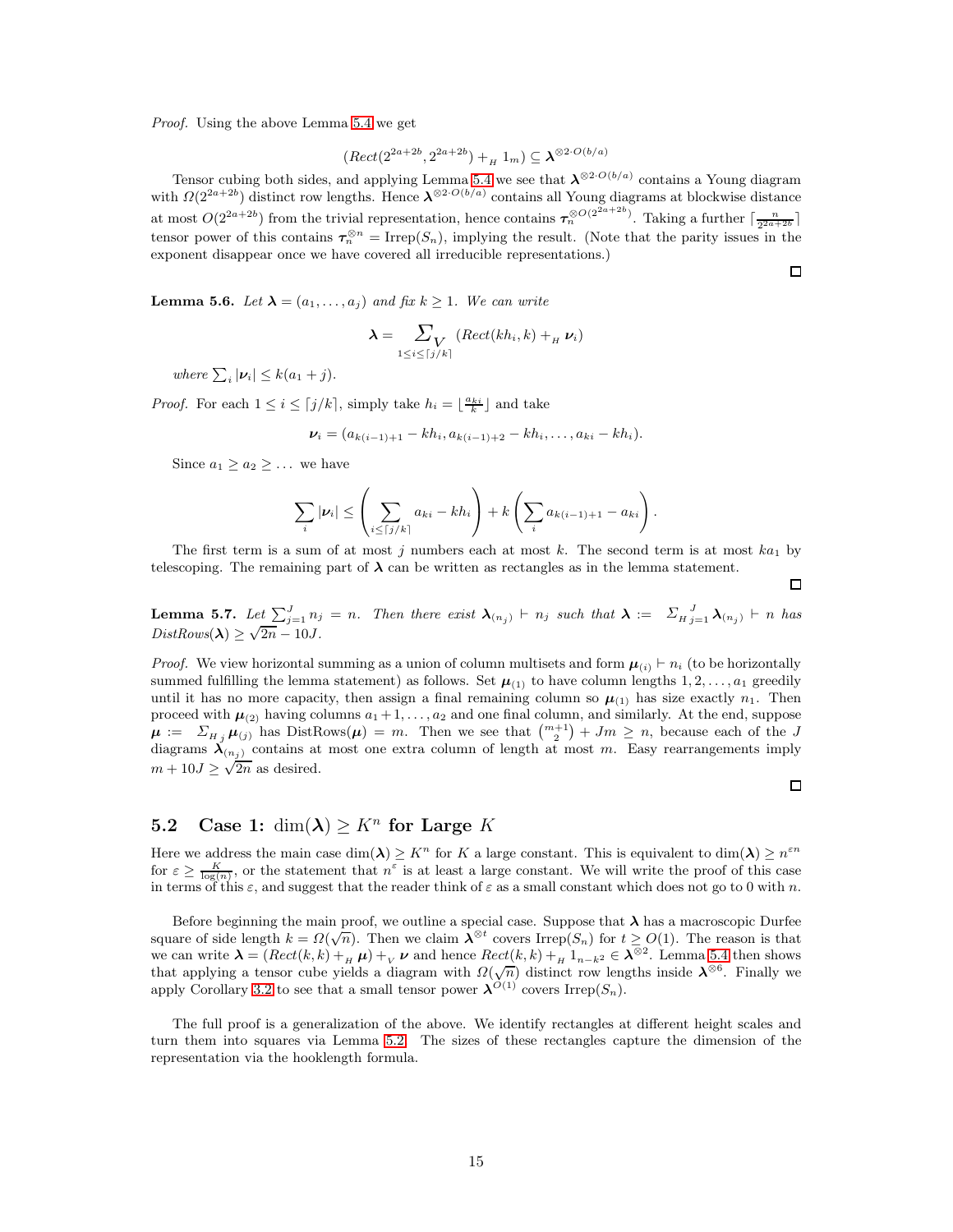Proof of Theorem [1.4](#page-2-2) when  $\dim(\lambda) \geq K^n$  for Large K. Write  $\lambda = (a_1, a_2, \ldots, a_A)$  and  $\lambda' = (b_1, \ldots, b_B)$ . Let  $H(s)$  be the  $\lambda$ -hooklength of a square  $s \in \lambda$ , defined as the number of squares directly below or to the right of s, including s. Let  $H_r(s)$ ,  $H_c(s)$  be the lengths of the row and column parts of this hook, so that  $H_r(s) + H_c(s) - 1 = H(s)$ . Also for a square  $s \in \lambda$  let  $a(s)$  denote the length of the entire row containing s. Throughout we will use constant  $\varepsilon_1, \varepsilon_2, \ldots$  with each ratio  $\frac{\varepsilon_j}{\varepsilon}$  bounded below by an absolute positive constant - each new subscript will correpond to roughly a constant factor decrease. We often omit floors and ceiling when irrelevant. Our first step is to use the hook-length formula to understand the geometry of  $\lambda$ . We have:

$$
n^{\varepsilon n} \le \dim(\lambda) = \frac{n!}{\prod_{s \in \lambda} H(s)} \le \frac{n^n}{\prod_{s \in \lambda} H(s)} = \prod_{s \in \lambda} \frac{n}{H(s)}.
$$

To control the hooklengths, we consider a  $2\sqrt{n} \times 2\sqrt{n}$  square D. This leads to a decomposition

 $\lambda = (\lambda_R +_{H} \lambda_0) +_{V} \lambda_C = \lambda_R +_{H} (\lambda_0 +_{V} \lambda_C)$ 

where  $\lambda_R, \lambda_C$  respectfully consist of all columns and rows after the first  $2\sqrt{n}$ . Observe that

$$
n^{\varepsilon n} \leq \prod_{s \in \lambda} \frac{n}{H(s)} \leq \left(\prod_{s \in \lambda_R + \frac{n}{H} \lambda_0} \frac{n}{H_r(s)}\right) \left(\prod_{s \in \lambda_C + \frac{n}{V} \lambda_0} \frac{n}{H_c(s)}\right).
$$

Assuming without loss of generality that the first product on the right side is larger, we obtain

$$
n^{\varepsilon n/2} \le \prod_{s \in \lambda_R + \prod_R \lambda_0} \frac{n}{H_r(s)}\tag{1}
$$

$$
\implies \varepsilon_1 n \leq \sum_{s \in \lambda_R +_{H} \lambda_0} \log_n \left( \frac{n}{H_r(s)} \right) \tag{2}
$$

$$
=\sum_{i=1}^{2\sqrt{n}}\log_n\left(\frac{n^{a_i}}{a_i!}\right).
$$
\n(3)

Using the fact  $\left(\frac{a_i}{e}\right)^{a_i} \leq a_i!$  we see that

$$
\log_n\left(\frac{n^{a_i}}{a_i!}\right) \le a_i \log_n\left(\frac{n}{a_i}\right) + \frac{a_i}{\log(n)}.
$$

Summing and recalling that  $\varepsilon \cdot \log(n)$  is at least a large constant we obtain

$$
\varepsilon_1 n \le \sum_{i=1}^{2\sqrt{n}} \log_n\left(\frac{n^{a_i}}{a_i!}\right) \tag{4}
$$

<span id="page-15-0"></span>
$$
= \left(\sum_{i=1}^{2\sqrt{n}} a_i \log_n\left(\frac{n}{a_i}\right)\right) + \frac{n}{\log(n)}\tag{5}
$$

$$
\implies \varepsilon_2 n \le \sum_{i=1}^{2\sqrt{n}} a_i \log_n\left(\frac{n}{a_i}\right). \tag{6}
$$

Examining equation [6,](#page-15-0) we see that both large and small rows contribute a small amount to the sum. For large rows we have

$$
\sum_{i:a_i\geq n^{1-\varepsilon_3}} a_i \log_n\left(\frac{n}{a_i}\right) \leq \varepsilon_3 \sum_{i=1}^{2\sqrt{n}} a_i \leq \varepsilon_3 n.
$$

For small rows, we note that all rows of length  $a_i \leq n^{0.4}$  contribute a total of at most  $2n^{0.9} = o(\varepsilon n)$ . Choosing  $\varepsilon_2, \varepsilon_3$  to ensure that  $\varepsilon = O(\varepsilon_2 - \varepsilon_3 - o(\varepsilon))$ , we obtain: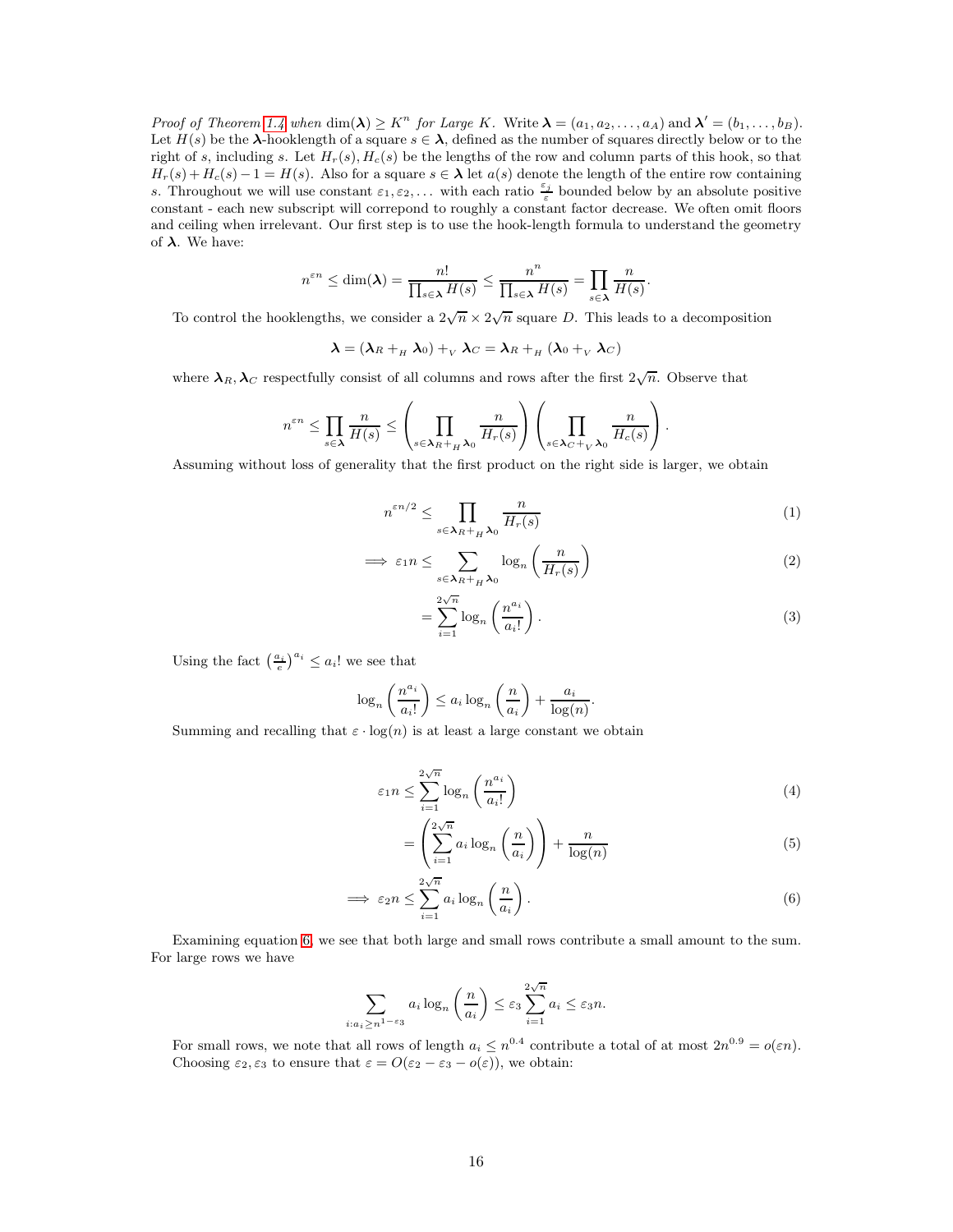$$
\varepsilon_4 n \le \sum_{i: n^{0.4} \le a_i \le n^{1-\varepsilon_3}} a_i \log_n\left(\frac{n}{a_i}\right) \tag{7}
$$

<span id="page-16-0"></span>
$$
= \sum_{s \in \lambda: n^{0.4} \le a(s) \le n^{1-\epsilon_3}} \log_n\left(\frac{n}{a(s)}\right). \tag{8}
$$

We partition the rows of  $\lambda$  into scales according to the value  $\log_n\left(\frac{n}{a_i}\right)$ ). Explicitly, we set  $\alpha_j = \varepsilon_4 \cdot 1.1^j$ for integers  $0 \leq j \leq J := \left\lceil \log_{1.1}\left(\frac{0.6}{\epsilon_4}\right) \right\rceil \leq O(\log \log n)$  and let  $\mu_{(j)}$  be the Young diagram consisting of all rows of  $\lambda$  with lengths  $a_i$  in the range  $[n^{1-\alpha_{j+1}}, n^{1-\alpha_j}).$ 

The result is a decomposition

<span id="page-16-2"></span>
$$
\lambda = \nu +_{V} \sum_{j=0}^{J} \mu_{(j)}.
$$
 (9)

Here  $\nu$  consists of all the short and long rows not included in any  $\mu_{(j)}$ , as well as the part  $\lambda_C$  of  $\lambda$  below the square  $D$ . This decomposition has the following properties:

- 1. All rows of  $\mu_{(j)}$  have length in the range  $[n^{1-\alpha_{j+1}}, n^{1-\alpha_j})$  for  $\alpha_j = 16^{-j}$ .
- 2. From Equation [8](#page-16-0) we have:

$$
\sum_{j=0}^J \alpha_j |\boldsymbol{\mu}_{(j)}| \geq \varepsilon_5 n.
$$

<span id="page-16-1"></span>We now apply Lemma [5.6](#page-14-1) to each  $\mu_{(j)}$  using  $k_j = 16^{\lfloor \log_{16}(n^{\alpha_j/2}) \rfloor} \asymp n^{\alpha_j/2}$ . We get:

$$
\boldsymbol{\mu}_{(j)} = \sum_{i} \sum_{\mathbf{k}} \left( \text{Rect}(k_j h_{i,j}, k_j) +_{H} \boldsymbol{\nu}_{i,j} \right). \tag{10}
$$

 $\mu_{(j)}$  has all row lengths at most  $n^{1-\alpha_j}$ , and most  $2n^{1/2}$  rows. We use this to estimate the total size of the error partitions  $\sum_i |\nu_{i,j}|$ : for each j

$$
\sum_{i} |\nu_{i,j}| \le k_j (n^{1-\alpha_j} + 2n^{0.5})
$$
\n(11)

$$
\asymp n^{1-\frac{\alpha_j}{2}} + n^{\frac{1+\alpha_j}{2}}.\tag{12}
$$

Next we will apply the semigroup property to Equation [10.](#page-16-1) First, Lemma [5.1](#page-12-2) gives

$$
c\left(\mathit{Rect}(k_jh_{i,j},k_j),\mathit{Rect}(k_jh_{i,j},k_j),\mathit{Rect}(k_j\tilde{h}_{i,j},k_j)+_H1_{k_j^2(h_{i,j}-\tilde{h}_{i,j})}\right)
$$

for any  $\tilde{h}_{i,j} \leq h_{i,j}$ . We also recall that  $c(\nu_{i,j}, \nu_{i,j}, 1_{|\nu_{i,j}|})$  holds for each  $i, j$ . Applying the semigroup property with these Kronecker relations on Equation [10](#page-16-1) and setting  $h_j := \sum_i h_{i,j}$ , we obtain for any  $\tilde{h}_j \leq h_j$  and some appropriate value  $r_j$ :

$$
c\left(\boldsymbol{\mu}_{(j)}, \boldsymbol{\mu}_{(j)}, \text{Rect}(k_j \tilde{h}_j, k_j) +_H 1_{r_j}\right)
$$

<span id="page-16-3"></span>Applying the semigroup property now on Equation [9](#page-16-2) and using  $c(\nu, \nu, 1_{|\nu|})$  gives, for  $r := |\nu| + \sum_{j=0}^{J} r_j$ :

$$
c\left(\lambda, \lambda, \left(\sum_{j} H \text{Rect}(k_j \tilde{h}_j, k_j)\right) +_H 1_r\right). \tag{13}
$$

.

We (for convenience as remarked before Lemma [5.3\)](#page-12-3) set  $\tilde{h}_j \leq h_j$  to be the largest power of 16 which is at most  $h_j$ . Recall the previous conclusion  $\sum_{j=0}^J \alpha_j |\mu(j)| \geq \varepsilon_5 n$ , the value  $k_j \asymp n^{\alpha_j/2}$ . Also note the simple estimates  $k_j^2 \tilde{h}_j \ge \frac{|\mu_{(j)}| - \sum_i |\mu_{i,j}|}{100}$  and  $\alpha_j \le 0.8$  for all j. These together imply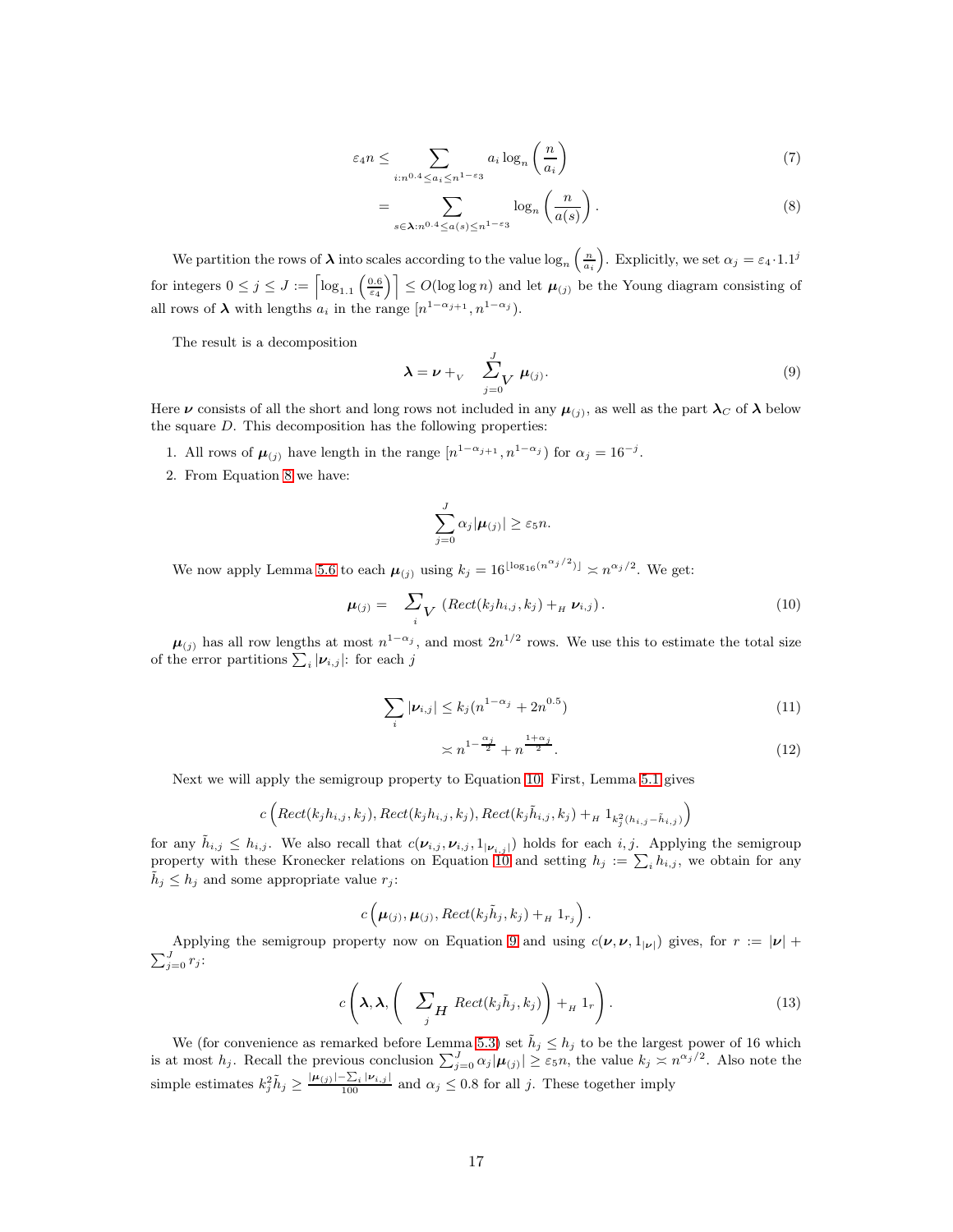$$
\sum_{j} k_j^2 \tilde{h}_j \log(k_j) \ge \Omega \left( \sum_{j} \alpha_j \log(n) |\boldsymbol{\mu}_{(j)}| \right) - O \left( \sum_{i,j} \alpha_j \log(n) |\boldsymbol{\nu}_{i,j}| \right) \tag{14}
$$

$$
\geq \Omega(\varepsilon_5 n \log(n)) - O\left(\log(n) \sum_{j=0}^J \alpha_j \left(n^{1-\frac{\alpha_j}{2}} + n^{\frac{1+\alpha_j}{2}}\right)\right). \tag{15}
$$

We now estimate the last term  $\log(n) \sum_{j=0}^{J} \alpha_j \left( n^{1-\frac{\alpha_j}{2}} + n^{\frac{1+\alpha_j}{2}} \right)$ . We will show that it is at most a small constant (depending on K) times  $\varepsilon_4 n \log(n)$  so that we may ignore it in the last expression (as it is dominated by the other term). Since  $\alpha_j \leq 0.8$  and  $J \leq O(\log \log n)$  the contribution from all terms  $n^{\frac{1+\alpha_j}{2}}$  is  $O(n^{0.95})$ . So we focus on upper bounding  $\log(n) \sum_{j=0}^{J} \alpha_j n^{1-\frac{\alpha_j}{2}} = n \log(n) \sum_{j=0}^{J} \alpha_j n^{-\alpha_j/2}$ . Recall we are in the case that  $\varepsilon \log(n)$  is at least a large constant, or equivalently  $n^{\varepsilon}$  at least a large constant. Hence we know that  $\alpha_{j+1} - \alpha_j = \frac{\alpha_j}{10} \ge \frac{\varepsilon_4}{10}$  is at least a large constant times  $\frac{1}{\log(n)}$ . This means that the sequence  $(n^{-\alpha_j/2})_{j=0}^J$  is dominated by a geometrically decaying sequence with common ratio (say) 1/10 and starting value  $n^{-\alpha_0/2} = n^{-\epsilon_4/2}$  which is as most a small constant. Because  $\frac{\alpha_{j+1}\alpha_j}{n}$  1.1, the sum  $\sum_{j=0}^{J} \alpha_j n^{1-\frac{\alpha_j}{2}}$  is bounded above by a geometric series with common ratio  $\frac{1\cdot 1}{10} \leq 1/5$ , hence up to a constant factor by its first term  $\varepsilon_4 n^{1-\frac{\varepsilon_4}{2}}$ . Using one more time the assumption that  $n^{\varepsilon}$  is at least a large constant we conclude that  $\log(n) \sum_{j=0}^{J} \alpha_j \left( n^{1-\frac{\alpha_j}{2}} + n^{\frac{1+\alpha_j}{2}} \right)$  is at most a small constant times  $\varepsilon_4 n \log(n)$ .

In summary we have established

$$
\sum_j k_j^2 \tilde{h}_j \log(k_j) \geq \varepsilon_6 n \log(n).
$$

As a result, we may choose integers  $\{m_j : j \leq J\}$  such that  $\sum_j m_j = r \leq n$  and

$$
m_j \leq \frac{k_j^2 \tilde{h}_j \log(k_j)}{\varepsilon_7 \log(n)}.
$$

<span id="page-17-0"></span>We then rewrite Equation [13](#page-16-3) as

$$
\sum_{j} H\left(\text{Rect}(k_j\tilde{h}_j, k_j) +_H 1_{m_j}\right) \subseteq \lambda^{\otimes 2}.
$$
\n(16)

Applying Lemma [5.5](#page-13-1) with  $n_j := m_j + k_j^2 \tilde{h}_j$  we see that for  $t \ge t_j = O\left(\frac{\log(k_j \tilde{h}_j) n_j}{\log(k_j) k_j^2 \tilde{h}_j}\right)$  $\frac{\log(k_j \tilde{h}_j) n_j}{\log(k_j) k_j^2 \tilde{h}_j} + 1$  the tensor power

$$
\left( \text{Rect}(k_j \tilde{h}_j, k_j) +_H 1_{m_j} \right)^{\otimes t}
$$

covers Irrep $(S_{n_j})$ . Since  $n_j = O\left(\frac{k_j^2 \tilde{h}_j \log(k_j)}{\varepsilon \tau \log(n)}\right)$ ε7 log(n) we have  $t_j = O\left(\frac{\log(k_j \tilde{h}_j)}{\varepsilon_7 \log(n)} + 1\right)$ . As  $k_j \tilde{h}_j \leq n$  we conclude that  $t_j = O(\varepsilon_7^{-1})$  for all j. By the semigroup property applied to Equation [16,](#page-17-0) this means for any irreducible representations  $\gamma^{(j)} \vdash n_j$  we have

$$
\sum_{j} H \ \boldsymbol{\gamma}^{(j)} \in \boldsymbol{\lambda}^{\otimes O(\varepsilon_7^{-1})}.
$$

Lemma [5.7](#page-14-2) implies that for appropriate choice of  $\gamma^{(j)}$ , we have DistRows( $\Sigma_{Hj} \gamma^{(j)} = (\sqrt{2} - o(1))\sqrt{n}$ . By Corollary [3.2](#page-7-3) a further  $O(1)$  tensor power  $\lambda^{\otimes O(\varepsilon_7^{-1})}$  covers Irrep( $S_n$ ). As  $\varepsilon_7 = \Omega(\varepsilon)$  we conclude that  $\lambda^{\otimes O(\varepsilon^{-1})}$  covers Irrep(S<sub>n</sub>). This finishes the proof of Theorem [1.4](#page-2-2) in the case that dim( $\lambda$ ) ≥ K<sup>n</sup> for large constant K.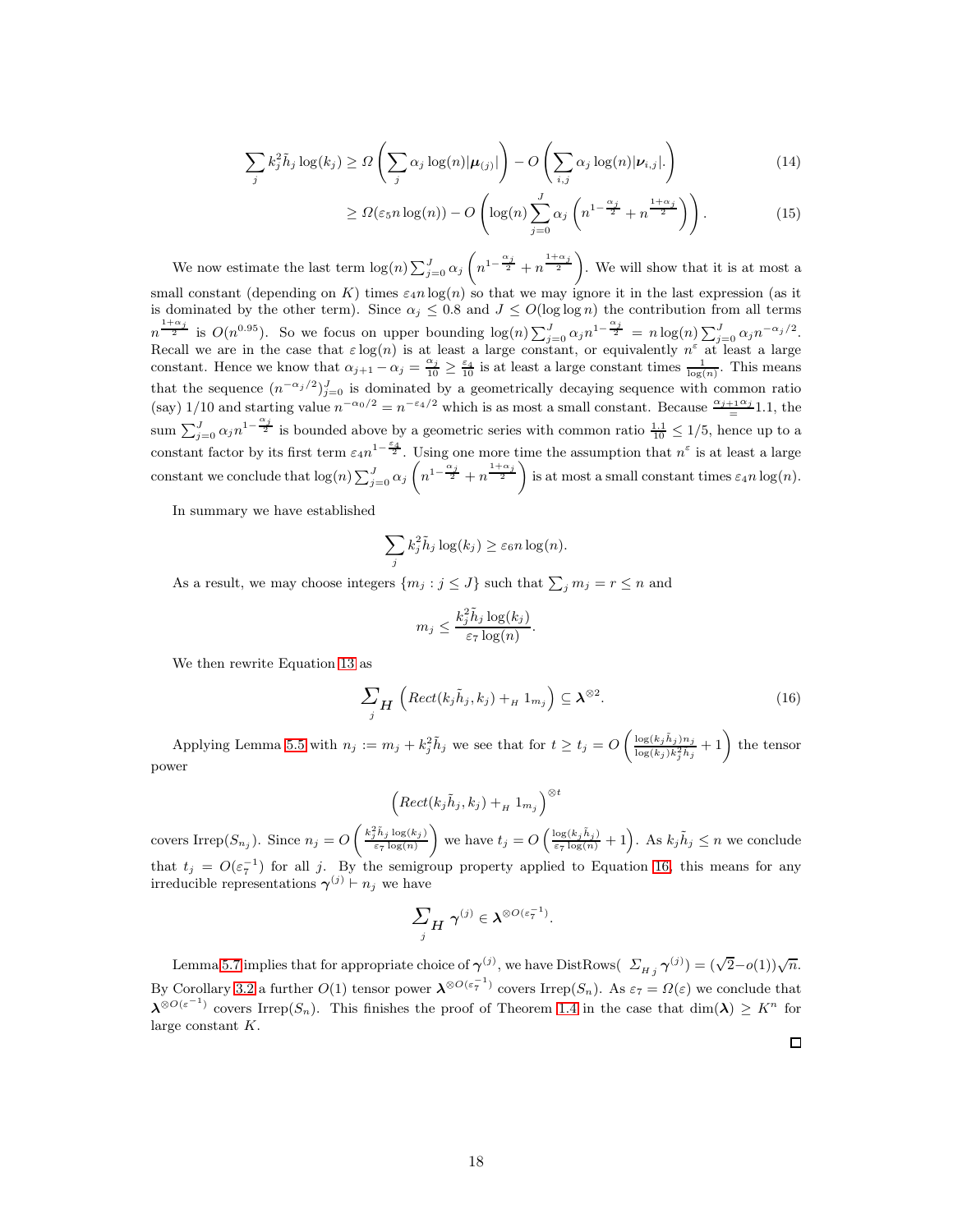### <span id="page-18-0"></span>5.3 Case 2:  $\dim(\lambda) \leq K^n$  and  $\lambda$  Contains Multiple Large Rows/Columns

Here we consider the case in which  $\dim(\lambda) \leq K^n$ . We first show how to break into two further cases. **Lemma 5.8.** If  $\dim(\lambda) \leq K^n$ , then for sufficiently large n at least one row or column in  $\lambda$  has size  $\Omega(n)$ .

Proof. The hooklength formula gives

$$
\prod_{s\in\mathbf{\lambda}}h(s)\geq\frac{n!}{K^n}=\Omega(n)^n.
$$

Taking logs of both sides we find

$$
\sum_{s \in \lambda} \log(h(s)) \ge n \log(n) - O(n).
$$

Or equivalently

$$
\frac{1}{n}\sum_{s\in{\bf\lambda}}\log\left(\frac{n}{h(s)}\right)\leq O(1).
$$

From this we conclude that some hooklength has size  $\Omega(n)$  which is equivalent to the claim.

In this subsection we will prove Theorem [1.4](#page-2-2) when  $\dim(\lambda) \leq K^n$  and there are at least 2 linear-size rows or columns. We separate this into the cases of 2 long rows, and 1 long row and 1 long column. In both situations we simply prove that  $\lambda^{\otimes O(\log n)}$  covers Irrep(S<sub>n</sub>) which suffices given the upper bound on dim( $\lambda$ ) (and shows dim( $\lambda$ ) is at least exponential in n in this regime). We leave the final case of a single linear-size row to the next subsection. (Note that the case of 2 long columns is identical to the case of 2 long rows via conjugation.)

<span id="page-18-1"></span>**Lemma 5.9.** If  $\lambda = (a_1, a_2, ...)$  for  $a_1 \ge a_2 \ge \Omega(n)$  then  $\lambda^{\otimes O(\log(n))}$  covers Irrep( $S_n$ ).

*Proof.* We may write  $\lambda = Rect(8 \cdot 16^m, 2) +_H \mu$  +<sub>V</sub>  $\nu$  for  $16^m = \Omega(n)$ . (It is easy to see that whenever a Young diagram contains a rectangle we have such an equation.) By Lemma [5.2,](#page-12-1)  $\lambda^{\otimes 4}$  contains  $Rect(16^m, 16) +_H 1_{|\mu|+|\nu|}$ . Directly applying Lemma [5.3](#page-12-3) shows that  $Rect(16^m, 16)^{\otimes \log(n)}$  covers Irrep( $S_{16^{m+1}}$ ) and in particular contains a Young diagram  $\gamma$  with  $\Omega(\sqrt{n})$  distinct rows. Hence  $\lambda^{\otimes O(\log(n))}$ contains  $\gamma + H \mathbb{1}_{|\mu|+|\nu|}$  which also have  $\Omega(n)$  distinct rows. Applying Corollary [3.2](#page-7-3) shows that a further  $O(1)$  tensor power covers Irrep $(S_n)$ , proving the lemma.

 $\Box$ 

 $\Box$ 

 $\Box$ 

 $\Box$ 

The case of one long row and one long column is similar via the following Kronecker relation for hook shapes. We remark that tensor products of two hook shapes are in fact understood completely - see [\[Ros01\]](#page-23-13).

<span id="page-18-2"></span>**Lemma 5.10.** If  $x, y \ge m$  then  $c(Hook(x, y), Hook(x, y), Rect(2, 2m-2) + H_{1} 1_{x+y-2m+1}).$ 

*Proof.* We have  $c(1^{m-1}, 1_{m-1}, 1^{m-1})$  and  $c(1_{m-1}, 1^{m-1}, 1^{m-1})$ . Horizontally summing we obtain

 $c (Hook(m, m-1), Hook(m, m-1), Rect(2, 2m-2))$ .

Horizontally summing with  $c(1_{x-m}, 1_{x-m}, 1_{x-m})$  and then summing vertically in the first two arguments and horizontally in the third with  $c(1^{y-m+1}, 1^{y-m+1}, 1_{y-m+1})$  gives the conclusion.

**Lemma 5.11.** If  $\lambda = (a_1, a_2, \dots)$  and  $\lambda' = (b_1, b_2, \dots)$  for  $a_1, b_1 = \Omega(n)$  then then  $\lambda^{\otimes O(\log(n))}$  covers  $Irrep(S_n)$ .

*Proof.* Let c be a small absolute constant so that  $a_1, b_1 \geq cn$ . Assuming we cannot apply Lemma [5.9,](#page-18-1) we have (say)  $a_2, b_2 \leq cn/2$ . Then it is easy to see that we may write  $\lambda = H \circ ok(a_1, b_1 - b_2) + \nu \mu$  for an appropriate  $\mu$ . Lemma [5.10](#page-18-2) then implies that  $\lambda^{\otimes 2}$  contains  $Rect(2,\Omega(n)) +_H 1_r$  for appropriate r. By the same argument as Lemma [5.9](#page-18-1) a constant tensor power of this covers Irrep( $S_n$ ), finishing the proof.

19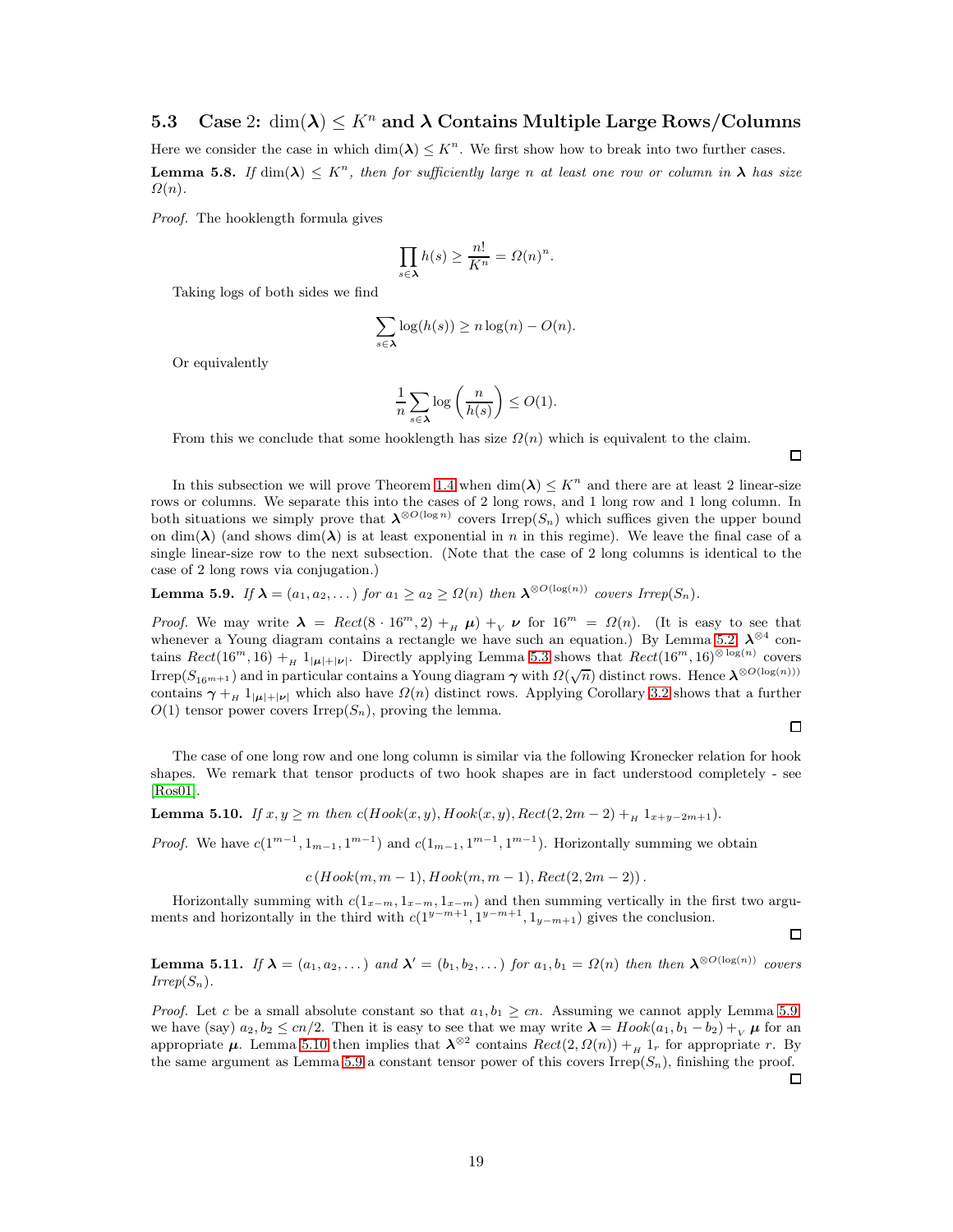### <span id="page-19-0"></span>5.4 Case 3:  $\dim(\lambda) \leq K^n$  and  $\lambda$  contains 1 Large Row

As usual we take  $\lambda = (a_1, \dots)$  and  $\lambda' = (b_1, \dots)$ . Here we assume  $a_1 \geq cn$  and all other rows and columns have length at most  $c'n$  for  $c' \le c/2$ . Let  $M = \max(a_2, b_1)$  and  $m = a_1 - M$ . Write  $\lambda = \hat{\lambda} + H_{H} 1_m$ . Then  $\hat{\lambda}$  has first row of length  $M = \max(a_2, b_1)$ , so  $|\hat{\lambda}| \geq 2M$ . The idea for this remainder is that a previously established case must apply to  $\lambda$ . Indeed, since  $\lambda$  has a tie for its two largest row/column lengths, we by definition cannot be in the case of a single large row. (Note that we may have  $|\lambda| = O(1)$ , but here we have Proposition [2.7](#page-6-2) which we view as a base case of Theorem [1.4.](#page-2-2)) Writing  $k = n - m = |\hat{\lambda}|$ , we know that  $\hat{\lambda}^{\otimes t}$  covers Irrep $(S_k)$  for some  $t = O\left(\frac{\log(k!)}{\log \dim(\hat{\lambda})}\right)$ ). The next step is to relate  $\dim(\lambda)$  to  $\dim(\hat{\lambda})$ .



In Case 3 we break a Young diagram  $\lambda$  with 1 long row into  $\hat{\lambda}$  (shown in red) plus a long horizontal strip (shown in blue). We ensure that  $\hat{\lambda}$  has longest row equal to either its second longest row or longest column, so that an already proven case of Theorem [1.4](#page-2-2) applies to  $\lambda$ . We have  $|\lambda| = k \geq 2M - 1$  and  $m = n - k$  is the size of the blue horizontal strip.

<span id="page-19-2"></span>Lemma 5.12. We have

$$
\max\left(\dim(\hat{\boldsymbol{\lambda}}), \binom{n-M}{k-M}\right) \leq \dim(\boldsymbol{\lambda}) \leq \dim(\hat{\boldsymbol{\lambda}}) \cdot \binom{n}{k}
$$

Proof. We use the interpretation of dimension as counting standard Young tableaux (henceforth SYT) of a given shape. This makes it clear that  $\dim(\lambda) \leq \dim(\lambda)$ , since any SYT of shape  $\lambda$  extends to a SYT of shape  $\lambda$ . To see that  $\binom{n-M}{k-M} \leq \dim(\lambda)$  we explicitly construct  $\binom{n-M}{k-M}$  SYTs of shape  $\lambda$  at follows. Fill the leftmost M elements of the top row with 1, 2, . . . , M. Then pick  $k - M$  of the remaining  $n - M$ numbers in [n] to complete some SYT of shape  $\lambda$  inside  $\lambda$  and use the remaining  $n - k$  numbers to fill the top row of  $\lambda$ . Since  $a_2 \leq M$  this is always a valid SYT.

To show the upper bound  $\dim(\lambda) \leq \dim(\hat{\lambda}) \cdot {n \choose k}$ , we argue similarly. The point is that each choice of which k numbers in [n] should be used to label  $\hat{\lambda} \subseteq \lambda$ , combined with a choice of SYT on  $\hat{\lambda}$  to determine their relative order, determines at most 1 SYT of shape  $\lambda$  as the remaining m squares of the first row must be in sorted order.

<span id="page-19-1"></span>Corollary 5.13. We have

 $\log(\dim(\lambda)) \asymp \max\left(\log(\dim(\hat{\boldsymbol{\lambda}})), k \log(n/k)\right).$ 

*Proof.* Recall the simple estimate  $\left(\frac{a}{b}\right)^b \leq \left(\frac{a}{b}\right) \leq \left(\frac{ae}{b}\right)^b$ , which implies

$$
b \log(a/b) \leq \log \binom{a}{b} \leq b \left(\log(a/b) + 1\right).
$$

From before we have the inequalities  $c'n \geq M$  for a small absolute constant  $c'$ , and  $(1-c')n \geq k \geq 2M$ . Then it is easy to see that  $\binom{n-\bar{M}}{k-M} \asymp \binom{n}{k} \asymp k \log \left(\frac{n}{k}\right)$ . Indeed, we have

$$
\log \frac{n-M}{k-M} \ge \log \frac{n}{k} \ge \Omega(1)
$$

and also

 $k - M \asymp k$ .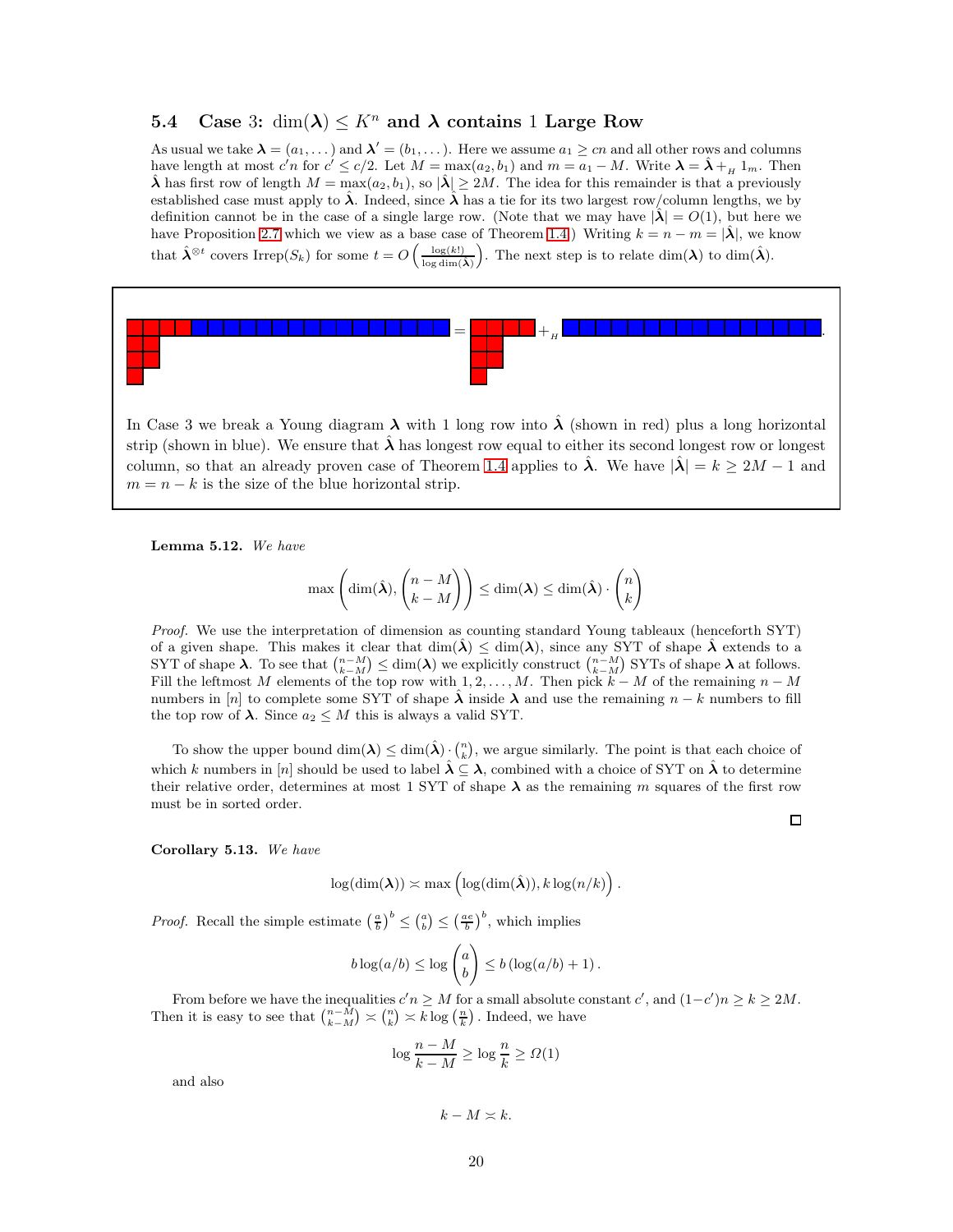Combined with Lemma [5.12](#page-19-2) this implies the claim.

In light of the above corollary, it suffices to show that  $\lambda^{\otimes t}$  covers Irrep(S<sub>n</sub>) for

$$
t \geq O\left(\frac{n\log n}{\log\dim(\pmb{\lambda})}\right) = O\left(\min\left(\frac{n\log n}{\log\dim(\hat{\pmb{\lambda}})}\right), \frac{n\log n}{k\log(n/k)}\right)
$$

We will show separately that either of the numbers on the right hand side suffices and we begin with the first. As mentioned before, one of the previous cases of Theorem [1.4](#page-2-2) applies to  $\lambda$  because clearly the present case 3 does not. Therefore we have that  $\hat{\lambda}^{\otimes t}$  covers Irrep( $S_k$ ) for  $t = O(\frac{k \log k}{\log \dim(\hat{\lambda})})$ . This implies  $\tau_n^{\otimes k} \subseteq \lambda^{\otimes t}$  for the same range of t, and hence taking  $O(n/k)$ -th tensor powers we see that  $\lambda^{\otimes O(n t/k)}$ covers Irrep( $S_n$ ) in the same range of t. Since  $k \leq n$  we have  $\frac{n}{k} \cdot \frac{k \log k}{\log \dim(\hat{\lambda})} \leq \frac{n \log n}{\log \dim(\hat{\lambda})}$ , so we conclude that  $\lambda^{\otimes t}$  covers Irrep $(S_n)$  for  $t \geq O\left(\frac{n \log n}{\log \dim(\hat{\lambda})}\right)$  $\big)$  .

It remains to show that  $\lambda^{\otimes t}$  covers Irrep $(S_n)$  for  $t \geq O\left(\frac{n \log n}{k \log(n/k)}\right)$ . To do this we will essentially reduce to the cases that  $\lambda$  is a hook or contains two rows. However the proofs in these cases are slightly more involved than those of the previous subsection (since the first row can have length  $n - o(n)$ ) and use a version of the Pieri rule. We first note again that for  $k = O(1)$  of constant size, the result is clear. In this case,  $\hat{\lambda}^{\otimes O(1)}$  covers Irrep( $S_k$ ) which implies as before that  $\lambda^{\otimes O(n/k)}$  covers Irrep( $S_n$ ). And  $n/k \approx \frac{n \log(n)}{k \log(n/k)}$  when n has superconstant size (which we already assumed) and k has constant size. Therefore we may assume that  $k$  is sufficiently large.

<span id="page-20-0"></span>**Lemma 5.14.** The Kronecker relation  $c(Hook(a, b), Hook(a, b), Hook(max(a, b), min(a, b))$  always holds.

*Proof.* By conjugating we may assume  $a \geq b$ . Now, it always holds that  $c(Hook(b, b), Hook(b, b), Hook(b, b)$ since  $Hook(b, b)$  is symmetric. Horizontal summation with  $c(1_{a-b}, 1_{a-b}, 1_{a-b})$  completes the proof.

<span id="page-20-1"></span>**Lemma 5.15.** If  $\lambda$  is as in this subsection then  $\lambda^{\otimes 2}$  contains at least one of the following:

- 1. The two row partition  $(n \ell, \ell)$  for  $\ell = \Omega(k)$ .
- 2. The hook partition  $H \circ ok(n \ell + 1, \ell)$  for  $\ell = \Omega(k)$ .

*Proof.* First suppose that  $b_1 = \Omega(k)$ . Then we may write  $\lambda = H \text{ook}(c'n, b_1) +_{H} \mu$  for some  $\mu$ . We use lemma [5.14](#page-20-0) and apply the relation  $c(\mu, \mu, 1_{|\mu|})$  and the semigroup property. As  $b_1, c'n$  are both at least  $\Omega(k)$  this shows we obtain a hook of the form  $Hook(n-\ell+1,\ell)$  for  $\ell=\Omega(k)$  inside  $\lambda^{\otimes 2}$  in this case.

Next suppose that  $b_1 \leq k/10$ , and suppose further that  $M = b_1 \leq k/10$ . Then we use Lemma [5.6](#page-14-1) on  $\lambda$ , with the value of k in that Lemma equal to 2. This says we can write

$$
\hat{\boldsymbol{\lambda}} = \sum_{1 \leq i \leq \lceil b_1/2 \rceil} (Rect(2h_i, 2) +_H \boldsymbol{\nu}_i)
$$

where  $\sum_i |\nu_i| \leq 2(M+b_1 \leq k/2$ . Therefore the semigroup property (with vertical/vertical/horizontal summation in the outer layer) and the relations

$$
c(\boldsymbol{\nu}_i,\boldsymbol{\nu}_i,1_{|\boldsymbol{\nu}_i}),\quad c(Rect(2h_i,2),Rect(2h_i,2),Rect(2h_i,2))
$$

imply  $c(\hat{\lambda}, \hat{\lambda}, \text{Rect}(2\sum_i h_i, 2) + \text{H } 1_{\sum_i |\nu_i|})$ . Since  $\sum_i |\nu_i| \leq k/2$  this third argument is  $\text{Rect}(\ell, 2) + \text{H } 1_{k-\ell}$ for  $\ell = \Omega(k)$ . Applying the semigroup property again to  $c(1_m, 1_m, 1_m)$  and recalling  $\lambda = \lambda + H_{\text{max}}$  gives a suitable two row partition inside  $\lambda^{\otimes 2}$  in this subcase.

We also have the remaining subcase that  $b_1 \leq k/10$  and  $M = a_2$ . In this case we similarly apply Lemma [5.6](#page-14-1) to the 3rd row and below in  $\lambda$  and separately to the first two rows - the fact that the first two rows of  $\hat{\lambda}$  have equal length improves the bound on  $\sum_i |\nu_i|$  since it means  $|\nu_{(1)}| \leq 2$ . The conclusion of this is the same decomposition

$$
\hat{\boldsymbol{\lambda}} = \sum_{1 \leq i \leq \lceil b_1/2 \rceil} (Rect(2h_i, 2) +_H \boldsymbol{\nu}_i)
$$

 $\Box$ 

 $\Box$ 

.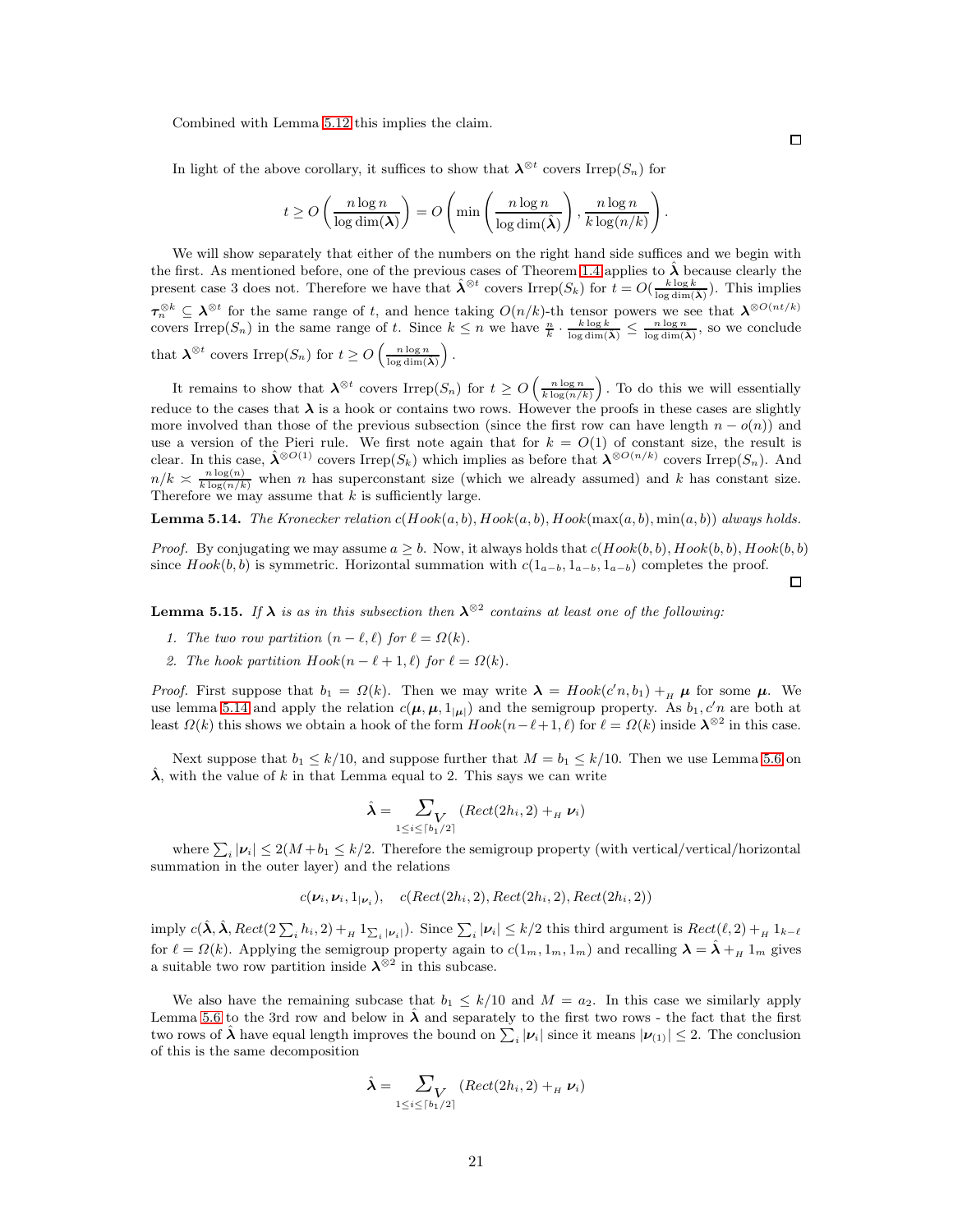but with the guarantee  $\sum_i |\nu_i| \leq 2 + 2(a_3 + b_1)$ . Since we have  $b_1 \leq k/10$  and  $a_3 \geq \frac{M + a_2 + a_3}{3} \leq k/3$ we have  $\sum_i |\nu_i| \leq 2 + k \cdot 0.9$ . Since we assumed k is at least a large constant, we again have  $\sum_i h_i =$  $k - \sum_i |\nu_i| = \Omega(k)$  and similarly obtain a suitable two row partition inside  $\lambda^{\otimes 2}$ . This concludes all the cases of the lemma, finishing the proof.

Now we finish by proving the result for hooks and two-row partitions. The key is the following version of the more general Pieri rule which we obtain directly from the semigroup property. It says that tensoring with a two-row partition allows us to move a horizontal strip down from the top row, and that tensoring with a hook allows us to extract a vertical strip from the top row.

<span id="page-21-0"></span>**Lemma 5.16.** For any  $\mu \vdash n - k$  we have

$$
c((n-k,k), \boldsymbol{\mu} +_{H} 1_{k}, \boldsymbol{\mu} +_{V} 1_{k})
$$

and

$$
c(Hook(n-k+1,k), \mu +_{_H} 1_k, \mu +_{_H} 1^k)
$$

*Proof.* The first follows from the relations  $c(1_{n-k}, \mu, \mu)$  and  $c(1_k, 1_k, 1_k)$  and the semigroup property, where we sum vertically in the first and third entries. The second follows from the relations  $c(1_{n-k}, \mu, \mu)$ and  $c(1^k, 1_k, 1^k)$  where we sum horizontally in all entries.



 $\Box$ 

<span id="page-21-1"></span>**Lemma 5.17.** Let  $\lambda = (n - k, k)$ . Then  $\lambda^{\otimes t}$  covers Irrep( $S_n$ ) for  $t \geq O(\frac{n \log n}{k \log(n/k)})$ .

*Proof.* First suppose that  $k^2 \n\t\leq n/10$ . Then iterating the first part of Lemma [5.16](#page-21-0) k times shows that  $Rect(k, k) + H_{1,n-k^2} \in \mathbb{A}^{\otimes k}$ . We have previously seem that  $Rect(k, k)^{\otimes O(1)}$  covers Irrep( $S_{k^2}$ ) and that a further  $O(n/k^2)$  tensor power then suffices to cover all of Irrep(S<sub>n</sub>). In total this shows that  $\lambda^{\otimes O(n/k)}$ covers Irrep(S<sub>n</sub>) as claimed. (Note that actually if  $k^2 \le n$  we have  $log(n) \asymp log(n/k)$ .)

Next suppose that  $k^2 \geq n/10$ . Then iterating the first statement of Lemma [5.16](#page-21-0) shows that  $Rect(k, h) +_H 1_{n-hk} \in \lambda^{\otimes h}$  for  $h = \Theta(n/k) \leq k$ . Here we have  $h \geq 2$ , and  $k \geq 1000$  (as we already handled the case where  $k = O(1)$ .) We essentially will just apply Lemma [5.5](#page-13-1) but we technically need to ensure  $k, h$  are powers of 16.

We first assume  $h \geq 16$ . Then we simply round h, k down to  $\tilde{h}, \tilde{k}$ , the largest smaller powers of 16, and observe that

$$
Rect(k,h) +_{H} 1_{n-hk} = (Rect(\tilde{k},\tilde{h}) +_{V} \nu) +_{H} \mu
$$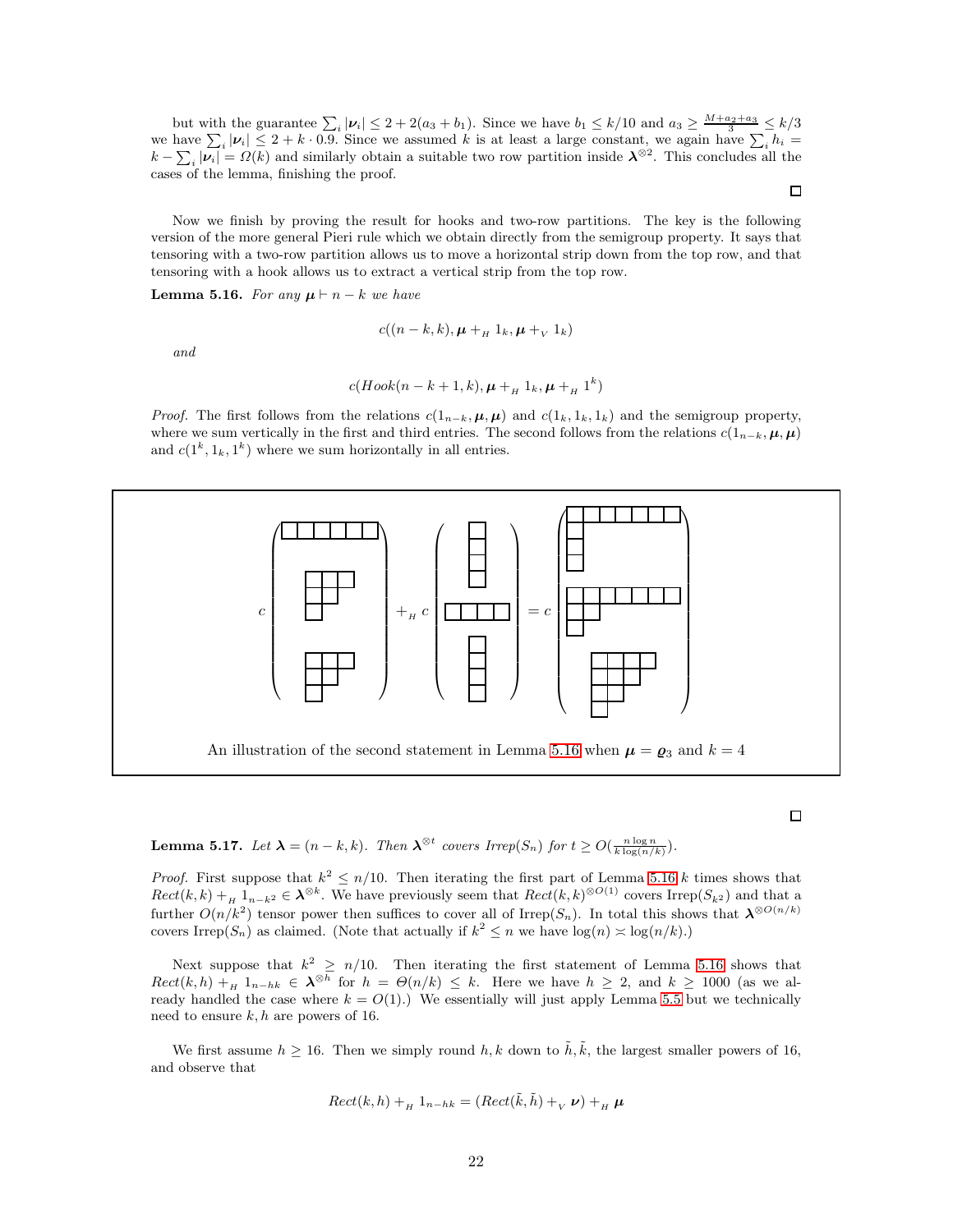for appropriate  $\mu, \nu$ . As we assumed  $h \leq k$  we have that  $\tilde{h}$  divides  $\tilde{k}$  and so  $c(Rect(\tilde{k}, \tilde{h}), Rect(\tilde{k}, \tilde{h}), Rect(\tilde{k}, \tilde{h})).$ Thus the semigroup property gives

 $c(Rect(k, h) + H_{1} 1_{n-hk}, Rect(k, h) + H_{1} 1_{n-hk}, Rect(k, \tilde{h}) + H_{1} 1_{n-\tilde{k}\tilde{h}})$ 

which means  $Rect(\tilde{k}, \tilde{h}) +_H 1_{n-\tilde{k}\tilde{h}} \in \lambda_{O(n/k)}$ . Now we can apply Lemma [5.5](#page-13-1) to finish. It shows that a further  $O\left(1+\frac{n\log k}{n\log n/k}\right)$  tensor powers are needed. As  $k^2\geq n/10$  this is exactly what we wanted to show.

If  $h \leq 15$  we act similarly, with  $\tilde{h} = 2$  and  $\tilde{k}$  the largest number which is 8 times a power of 16 and at most k. Using  $Rect(a, 16) \in Rect(4a, 4)^{\otimes 2} \subseteq Rect(8a, 2)^{\otimes 4}$  we obtain rectangles with the same size up to constants which side lengths are powers of 16 and proceed identically to above.

<span id="page-22-9"></span>**Lemma 5.18.** Let  $\lambda = H \text{ook}(n - k + 1, k)$ . Then  $\lambda^{\otimes t}$  covers Irrep( $S_n$ ) for  $t \geq O(\frac{n \log n}{k \log(n/k)})$ .

Proof. The proof is identical to the two-row case above using instead the second statement of Lemma [5.16](#page-21-0) and conjugating all rectangles.

 $\Box$ 

 $\Box$ 

Combining Lemmas [5.15,](#page-20-1) [5.17,](#page-21-1) [5.18](#page-22-9) we conclude that  $\lambda^{\otimes t}$  covers Irrep( $S_n$ ) for  $t \geq O(\frac{n \log n}{k \log(n/k)})$ . This completes the proof of Theorem [1.4](#page-2-2) in case 3 and hence in general.

# Acknowledgement

The author gratefully acknowledges support of NSF and Stanford Graduate Fellowships. I thank Daniel Bump, Pavel Etingof, Xiaoyue Gong, Sammy Luo, Alex Malcolm, and Chris Ryba for helpful comments, corrections, discussions, and references. I thank Greta Panova for bringing [\[LST20\]](#page-23-8) to my attention after the initial posting of this paper.

# References

- <span id="page-22-4"></span>[BB04] Christine Bessenrodt and Christiane Behns. On the durfee size of kronecker products of characters of the symmetric group and its double covers. Journal of Algebra, 280(1):132–144, 2004.
- <span id="page-22-6"></span>[BDJ99] Jinho Baik, Percy Deift, and Kurt Johansson. On the distribution of the length of the longest increasing subsequence of random permutations. Journal of the American Mathematical Society, 12(4):1119–1178, 1999.
- <span id="page-22-1"></span>[BI08] Peter Bürgisser and Christian Ikenmeyer. The complexity of computing Kronecker coefficients. In 20th Annual International Conference on Formal Power Series and Algebraic Combinatorics (FPSAC 2008), Discrete Math. Theor. Comput. Sci. Proc., AJ, pages 357–368. Assoc. Discrete Math. Theor. Comput. Sci., Nancy, 2008.
- <span id="page-22-5"></span>[BOO00] Alexei Borodin, Andrei Okounkov, and Grigori Olshanski. Asymptotics of Plancherel measures for symmetric groups. J. Amer. Math. Soc., 13(3):481-515 (electronic), 2000.
- <span id="page-22-3"></span>[CHM07] Matthias Christandl, Aram W Harrow, and Graeme Mitchison. Nonzero kronecker coefficients and what they tell us about spectra. Communications in mathematical physics, 270(3):575– 585, 2007.
- <span id="page-22-0"></span>[CM06] Matthias Christandl and Graeme Mitchison. The spectra of quantum states and the kronecker coefficients of the symmetric group. Communications in mathematical physics, 261(3):789–797, 2006.
- <span id="page-22-8"></span>[Dvi93] Y. Dvir. On the kronecker product of sn characters. Journal of Algebra, 154(1):125 – 140, 1993.
- <span id="page-22-7"></span>[GS95] William M.Y. Goh and Eric Schmutz. The number of distinct part sizes in a random integer partition. Journal of Combinatorial Theory, series A, 69(1):149–158, 1995.
- <span id="page-22-2"></span>[HSTZ13] Gerhard Heide, Jan Saxl, Pham Huu Tiep, and Alexandre E Zalesski. Conjugacy action, induced representations and the steinberg square for simple groups of lie type. *Proceedings of* the London Mathematical Society, 106(4):908–930, 2013.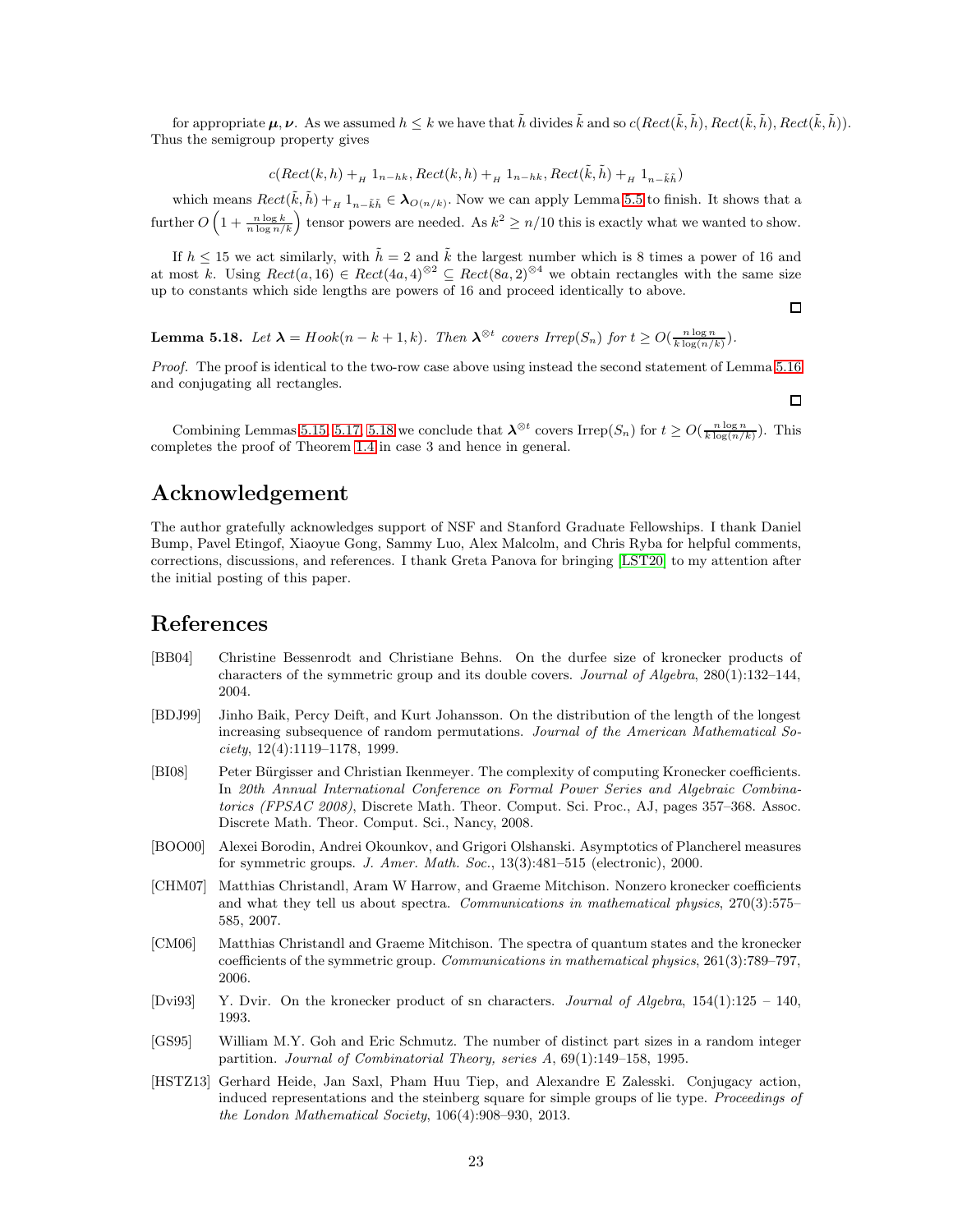- <span id="page-23-5"></span>[Ike15] Christian Ikenmeyer. The Saxl conjecture and the dominance order. Discrete Math., 338(11):1970–1975, 2015.
- <span id="page-23-3"></span>[IMW17] Christian Ikenmeyer, Ketan D Mulmuley, and Michael Walter. On vanishing of kronecker coefficients. computational complexity, 26(4):949–992, 2017.
- <span id="page-23-2"></span>[Kly04] Alexander Klyachko. Quantum marginal problem and representations of the symmetric group. arXiv preprint quant-ph/0409113, 2004.
- <span id="page-23-6"></span>[Li18] Xin Li. Saxl conjecture for triple hooks. arXiv preprint arXiv:1811.10967, 2018.
- <span id="page-23-9"></span>[LS77] Benjamin F Logan and Larry A Shepp. A variational problem for random young tableaux. Advances in mathematics, 26(2):206–222, 1977.
- <span id="page-23-7"></span>[LS17] Sammy Luo and Mark Sellke. The saxl conjecture for fourth powers via the semigroup property. Journal of Algebraic Combinatorics, 45(1):33–80, 2017.
- <span id="page-23-8"></span>[LST20] M Liebeck, A Shalev, and PH Tiep. On the diameters of mckay graphs for finite simple groups. Israel Journal of Mathematics, 2020.
- <span id="page-23-1"></span>[MS08] Ketan D Mulmuley and Milind Sohoni. Geometric complexity theory ii: Towards explicit obstructions for embeddings among class varieties. SIAM Journal on Computing, 38(3):1175– 1206, 2008.
- <span id="page-23-4"></span>[PPV16] Igor Pak, Greta Panova, and Ernesto Vallejo. Kronecker products, characters, partitions, and the tensor square conjectures. Advances in Mathematics, 288:702–731, 2016.
- <span id="page-23-13"></span>[Ros01] Mercedes H Rosas. The kronecker product of schur functions indexed by two-row shapes or hook shapes. *Journal of algebraic combinatorics*,  $14(2):153-173$ ,  $2001$ .
- <span id="page-23-11"></span>[Ver96] A. M. Vershik. Statistical mechanics of combinatorial partitions, and their limit configurations. Funktsional. Anal. i Prilozhen., 30(2):19–39, 96, 1996.
- <span id="page-23-10"></span>[VK77] A. M. Veršik and S. V. Kerov. Asymptotic behavior of the Plancherel measure of the symmetric group and the limit form of Young tableaux. Dokl. Akad. Nauk SSSR, 233(6):1024–1027, 1977.
- <span id="page-23-12"></span>[Wil83] Herbert S Wilf. Three problems in combinatorial asymptotics. Journal of Combinatorial Theory, Series A, 35(2):199–207, 1983.

# <span id="page-23-0"></span>A Alternate Proof of Fourth Power Saxl Theorem

Here we give an alternate proof of Theorem [2.6](#page-6-1) that  $\varrho_r^{\otimes 4}$  covers Irrep( $S_n$ ) (which is Theorem 1.4 of [\[LS17\]](#page-23-7)) based on another main result from [\[LS17\]](#page-23-7). The implication is immediate from a lemma on the representation theory of an arbitrary finite group G which we suspect to be known but have not been able to locate in the literature.

**Definition 6.** Let G be a finite group and let  $M_G$  be the Plancherel probability measure on Irrep(G) which assigns an irreducible representation  $\lambda$  a probability  $M_G(\lambda) = \frac{\dim(\lambda)^2}{|G|}$  $\frac{n(\lambda)}{|G|}$ . For an arbitrary finitedimensional G-representation V, let  $M_G(V)$  denote the Plancherel measure of the set of distinct irreducible subrepresentations of  $V$ .

Theorem 1.6 of [\[LS17\]](#page-23-7) states that  $\varrho_r^{\otimes 2}$ Theorem 1.6 of [LS17] states that  $\varrho_r^{\otimes 2}$  contains Plancherel-asymptotically-almost-all of  $\mathcal{Y}_n$  for  $n = \binom{r+1}{2}$ , i.e.  $\lim_{r \to \infty} M_{S_n}(\varrho_r^{\otimes 2}) = 1$ . Therefore Theorem [2.6](#page-6-1) follows immediately from the lemma We note that proving Theorem 1.6 of [\[LS17\]](#page-23-7) relies on the deep work of [\[BOO00\]](#page-22-5), so the proof of Theorem [2.6](#page-6-1) given in [\[LS17\]](#page-23-7) is more elementary than the present proof. Nonetheless we find the connection enlightening.

**Lemma A.1.** Suppose  $M_G(V) + M_G(W) > 1$ . Then  $V \otimes W$  covers Irrep(G).

*Proof.* The conclusion is equivalent to the statement that  $\langle \chi^V \chi^W, \chi^{\lambda^*} \rangle > 0$  for any irreducible representation  $\lambda$ , where (·)<sup>\*</sup> denotes the dual representation. As  $\langle \chi^V \chi^W, \chi^{\lambda^*} \rangle = \langle \chi^W, \chi^{V^*} \chi^{\lambda^*} \rangle$ , this is equivalent to showing the tensor product  $V^* \otimes \lambda^*$  shares some irreducible subrepresentation with W. We will prove that  $M_G(V \otimes \lambda) \ge M_G(V)$ . This implies  $M_G(V^* \otimes \lambda^*) + M_G(W) = M_G(V \otimes \lambda) + M_G(W) > 1$  so that they share a subrepresentation by the pigeonhole principle.

To see this, we work in the standard inner product space  $L^2(G)$  and recall that irreducible characters  $\chi^{\mu}$  are orthonormal. We identify representations with their characters. Consider for any representation U the best  $L^2$  approximation to the regular representation Reg of G lying in the linear space